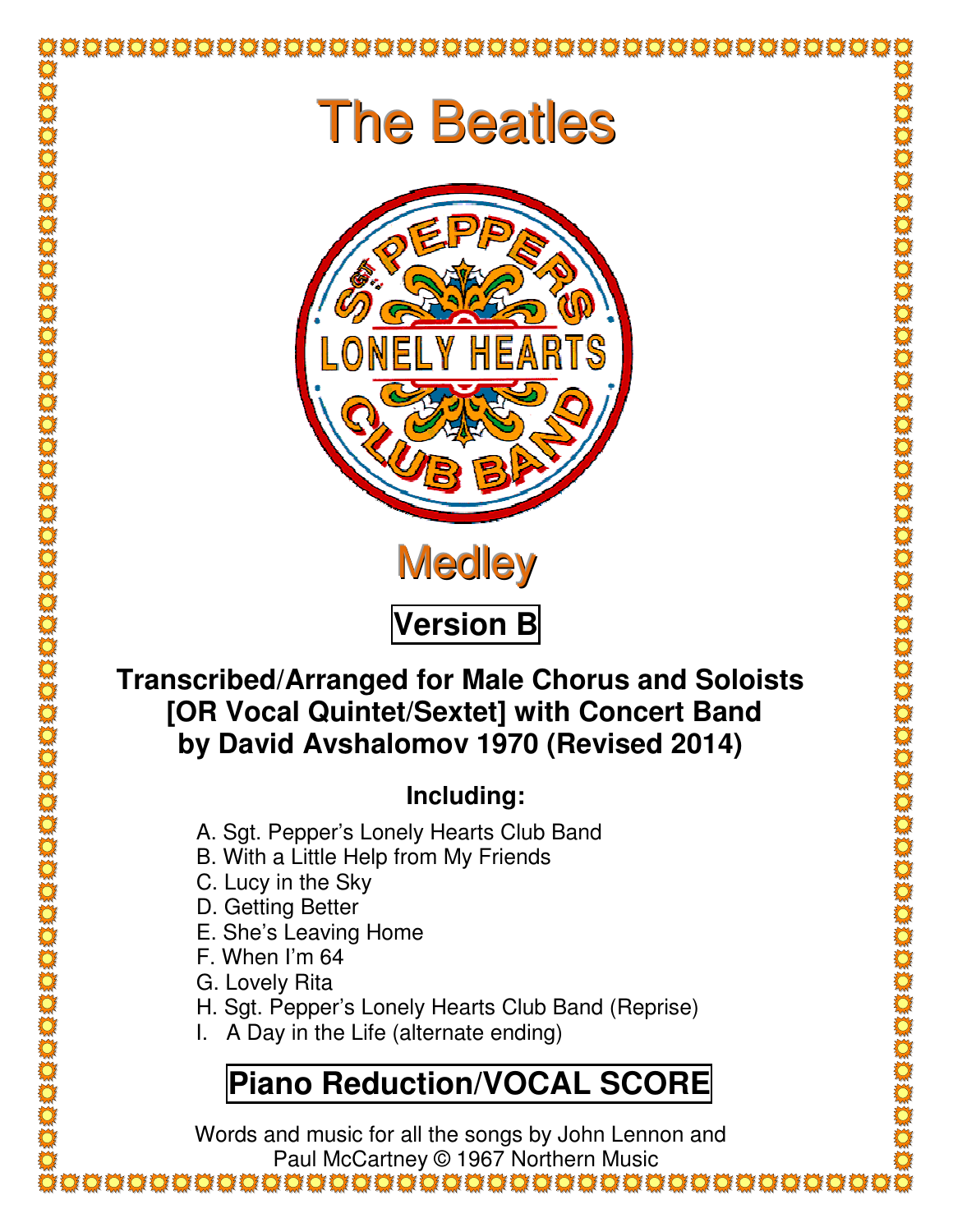#### **NOTES**

- This version **(B)** is for *rehearsing* the medley to perform with Concert Band. The piano part is a practical reduction of the full band accompaniment.
- **Do** *not* **use this vocal score to perform the medley with piano or combo.** There are different piano scores (available separately at www.davidavshalomov.com) for performing it with combo–keyboards, guitar, bass, drums (**Version A1**) or with just piano and drums (**Version A2**). They include additional instrumental cues for the singers to sing, and omit song I.
- **Do not use this piano part when performing the medley with concert band.** There is a separate piano part (much simpler) provided with the band materials.
- This score contains all the original vocal parts, with the original Beatles harmonies, in the original keys from the album.
- It can be sung by a men's chorus, or with amplified solo quintet/sextet of good vocal Beatles imitators.
- Chorus and soloists should sing with an average (non-regional) middle-class British pronunciation throughout. There are indications in some "spellings" of lyrics.
- Tempos should be as marked, with little leeway. Keep it moving but don't rush.
- Repeats in songs B, D, and F are optional, and are intended only for separate performance of those songs. For a proper tight medley, omit these repeats.
- Song H is optional; the medley can end with Song G (conductor's choice).

*It is the responsibility of the performing organization or venue to determine and discharge their performance licensing obligations for these songs.*

Commercial performances (charging for admission, paying performers) must be licensed under ASCAP. Educational use may not require performance license or royalties.

Lyrics may not be printed in concert programs. Commercial recording for sale is not permitted.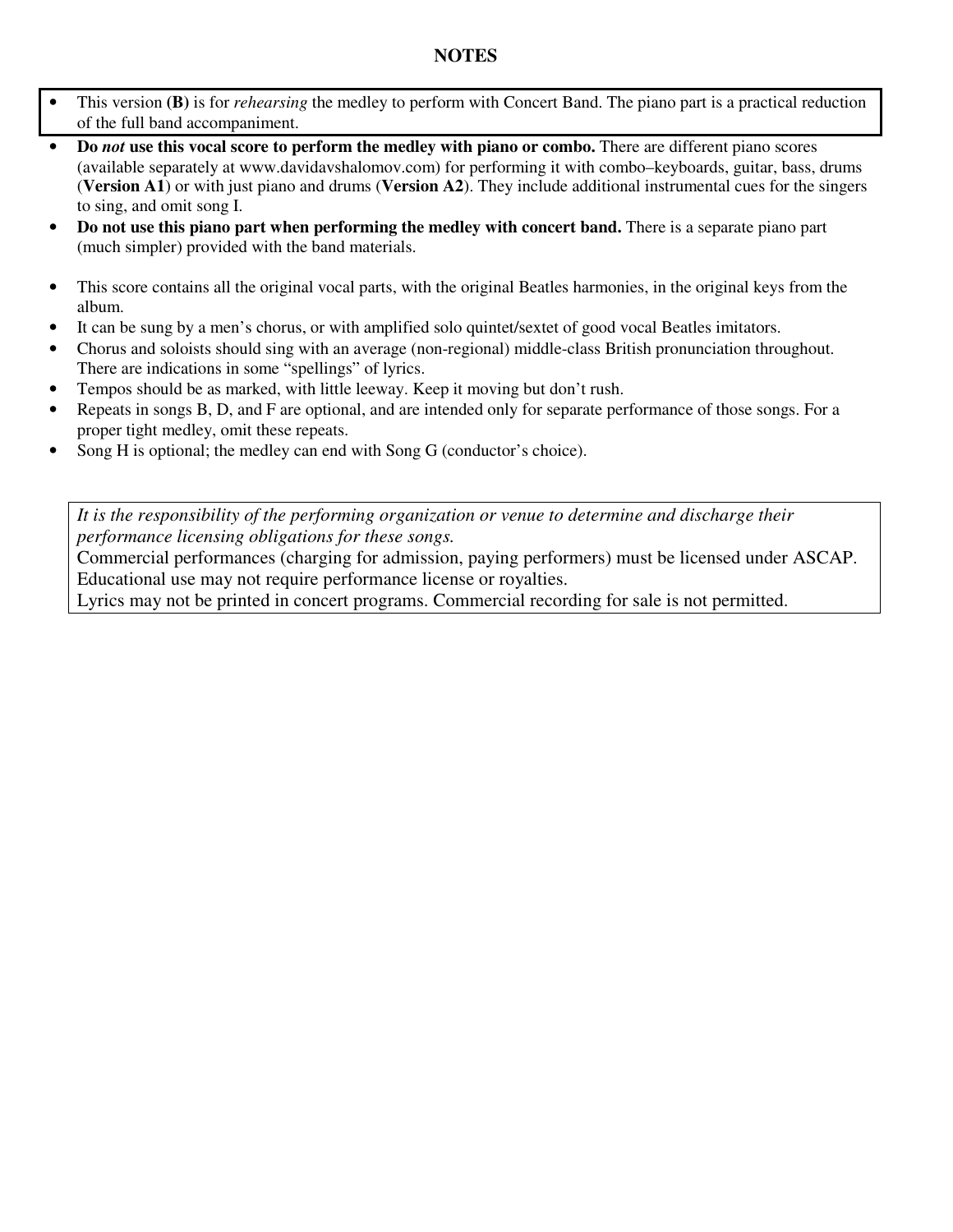## Sergeant Pepper's Lonely Hearts Club Band - Medley **Version with Concert Band**

**This keyboard part is only for** *rehearsing* **the chorus to sing with concert band (Version B)**. Do **not** play piano from this vocal score with **concert band** (there is a separate concert band piano part). Do not perform from this vocal score with **combo or piano** (use **Version A1 or A2**).

Transcription Medley 1970

Words and Music byJohn Lennon and Paul McCartney © Copyright 1970



Medley Revised 2014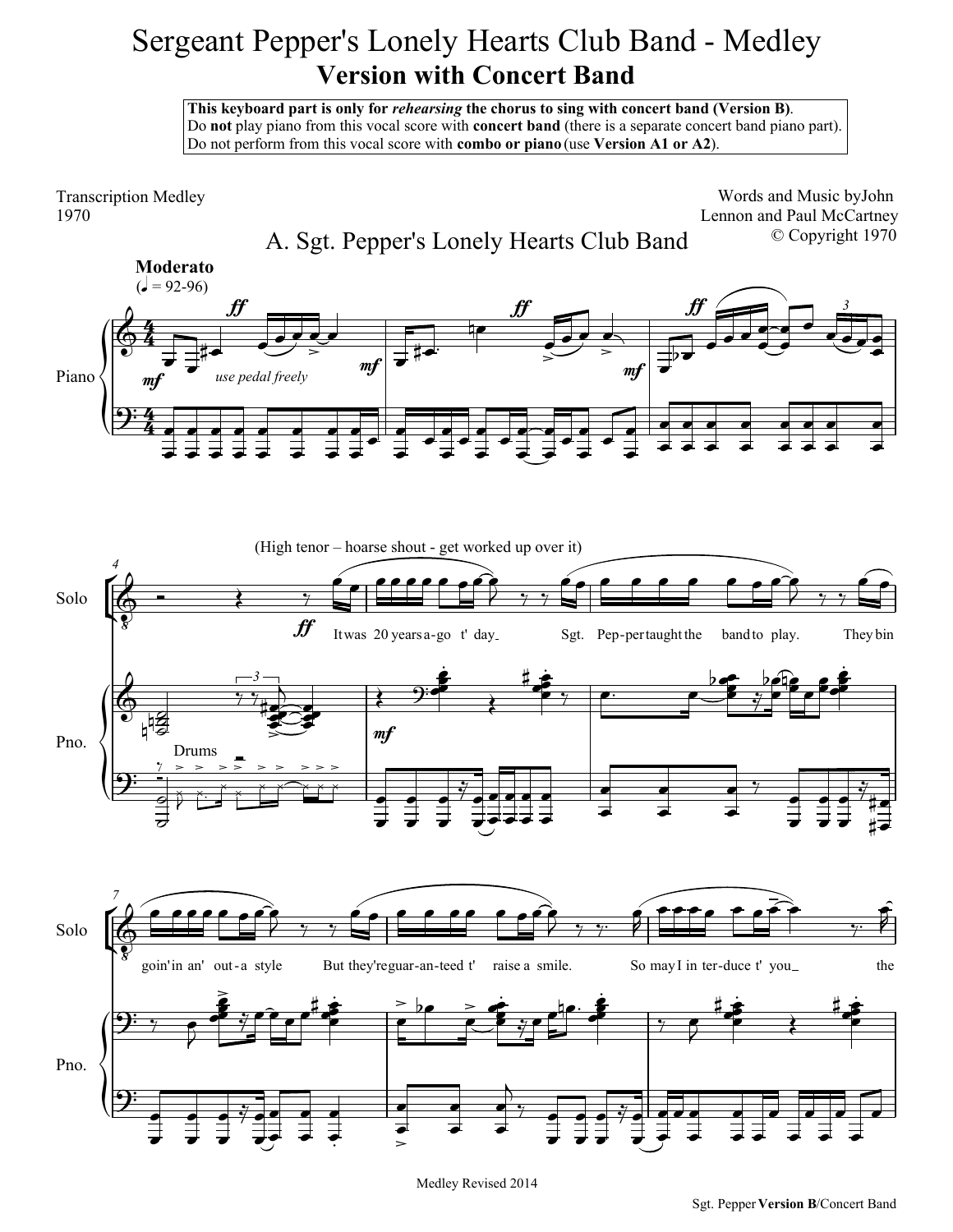



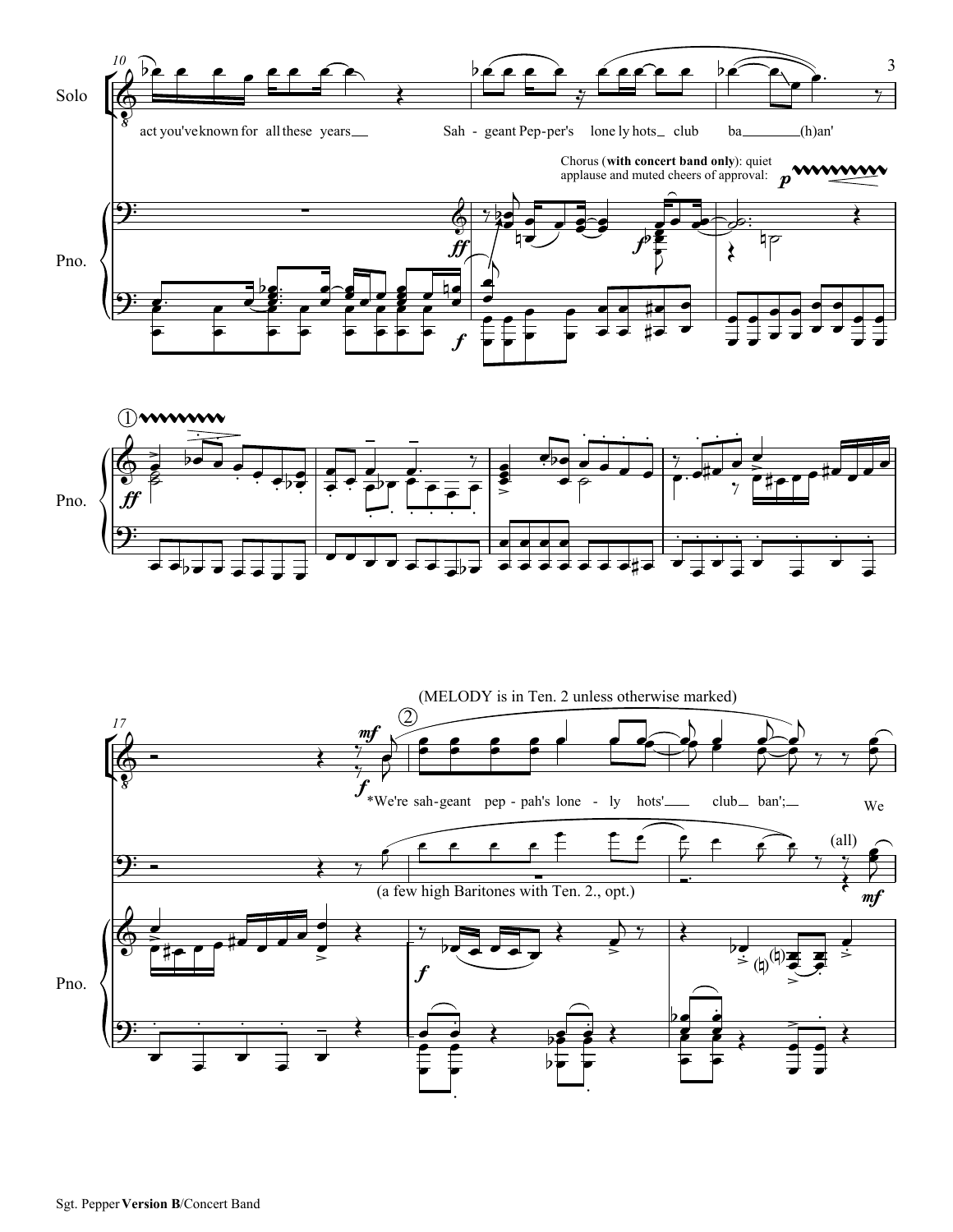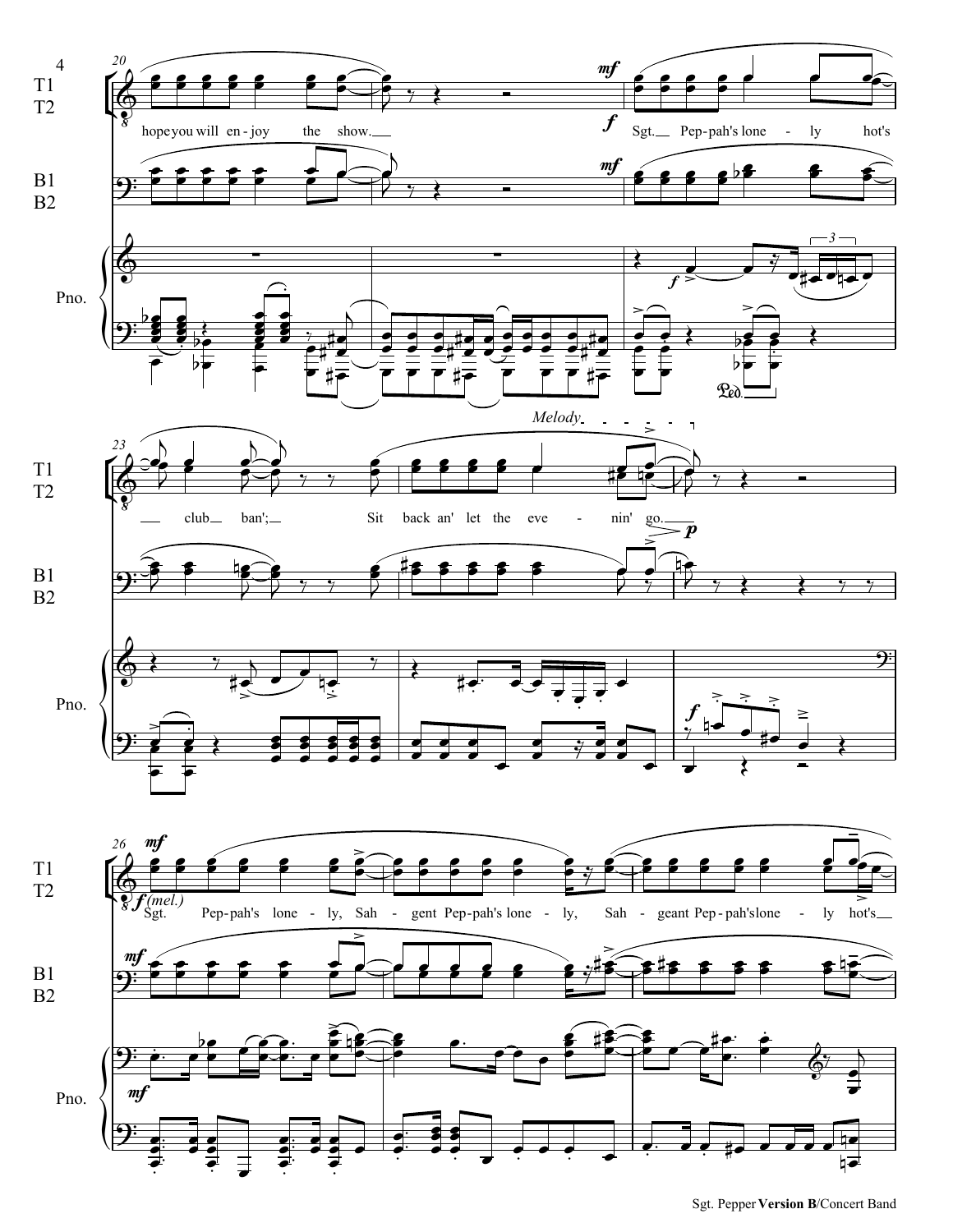



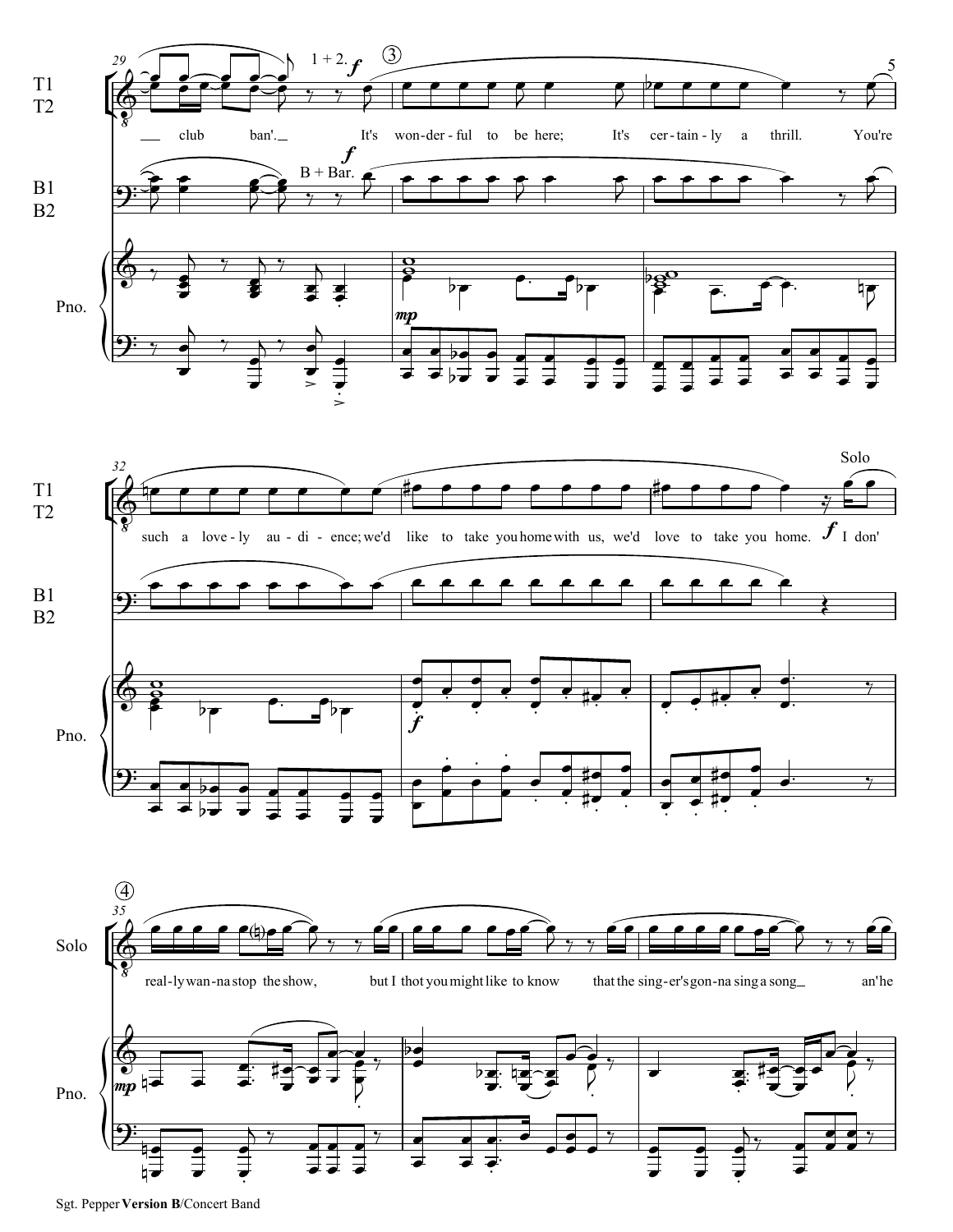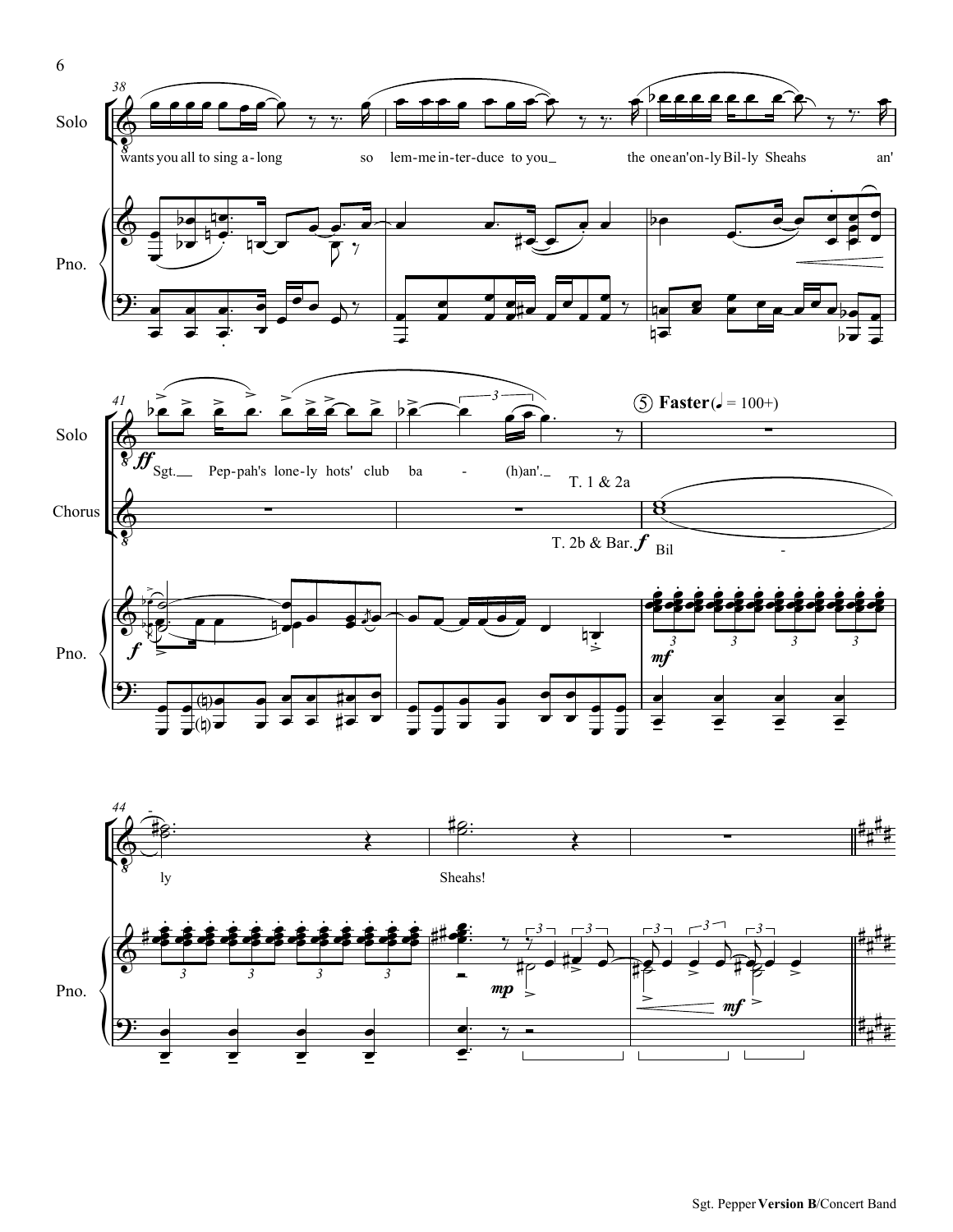### B. With A Little Help From My Friends







#### 7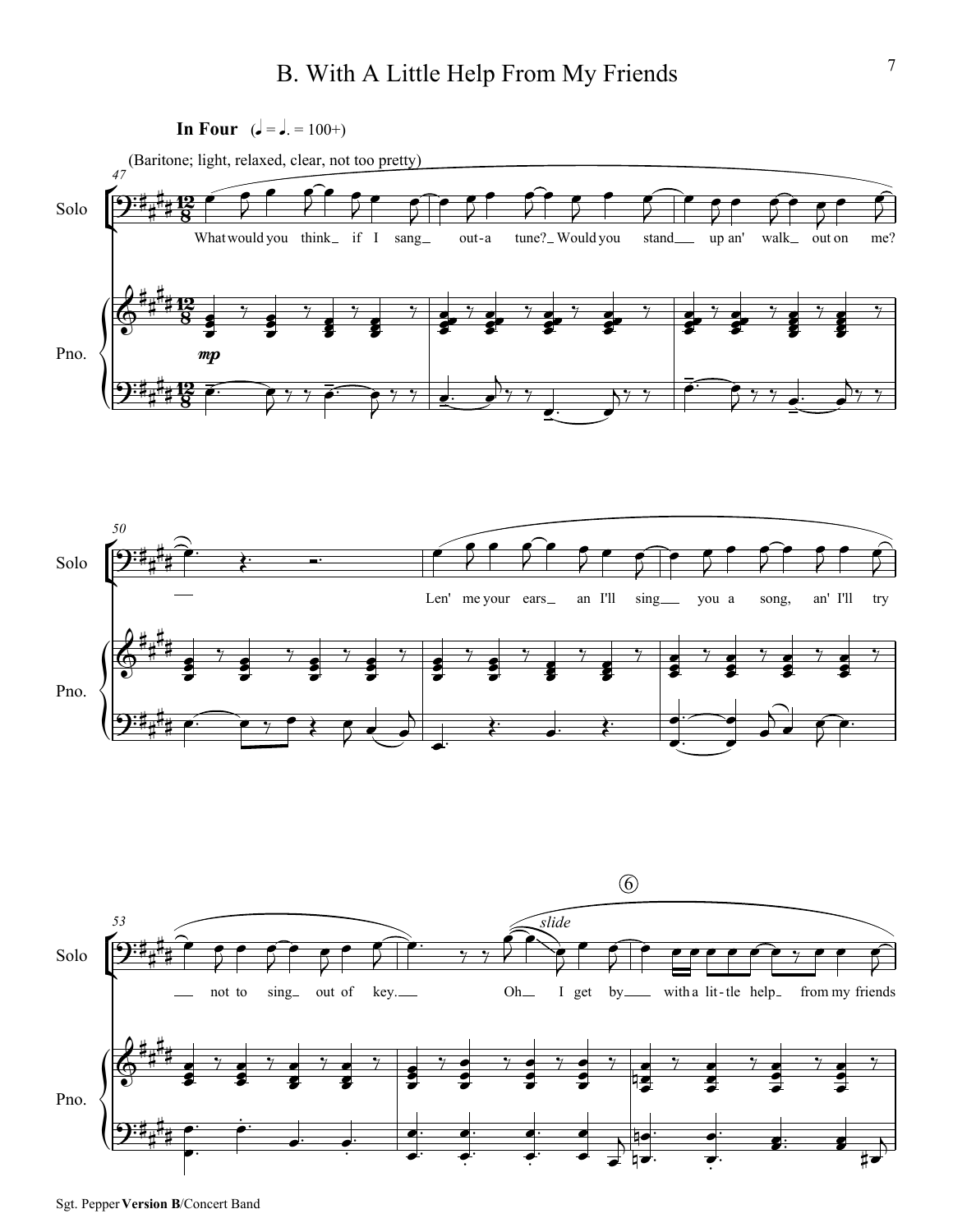

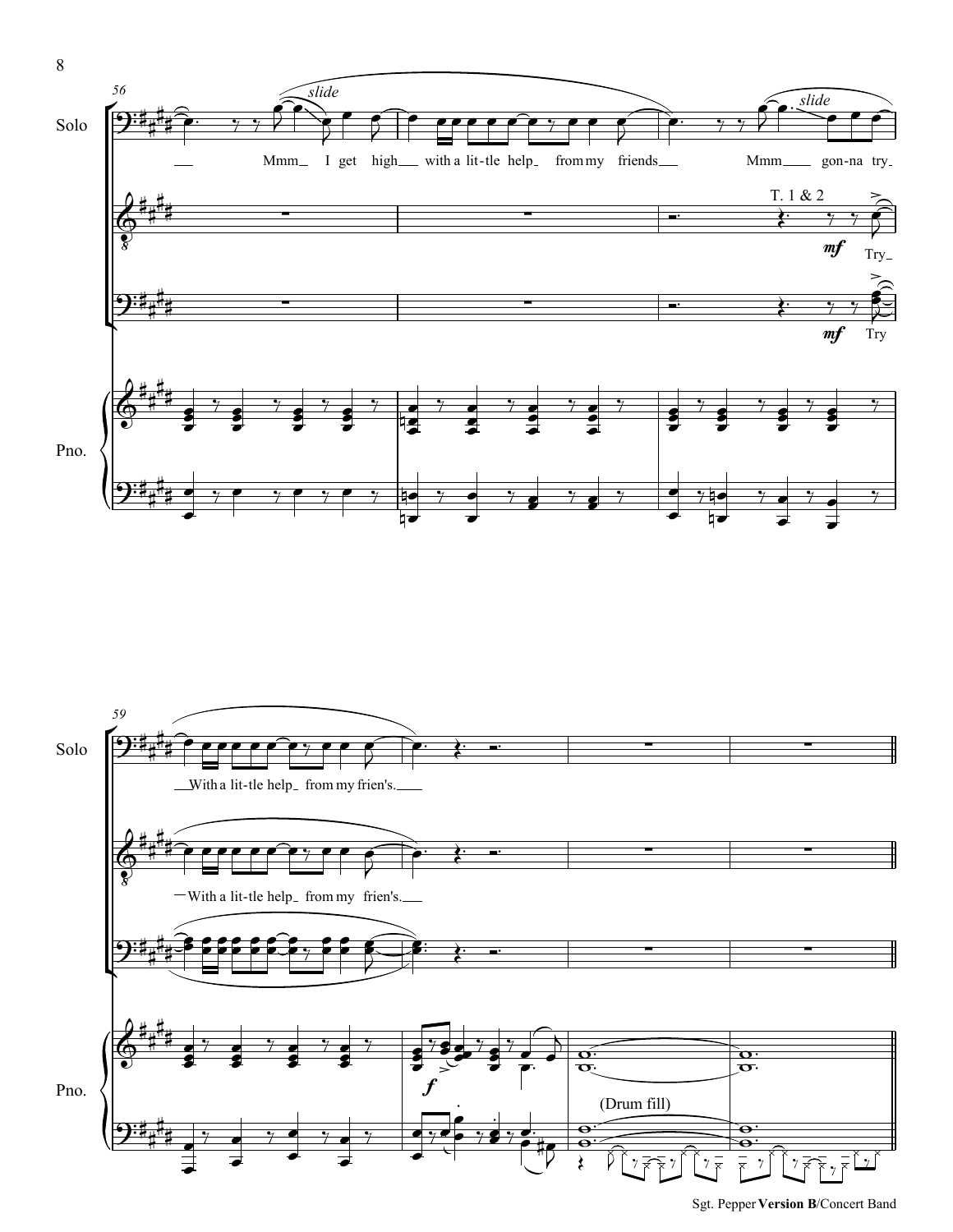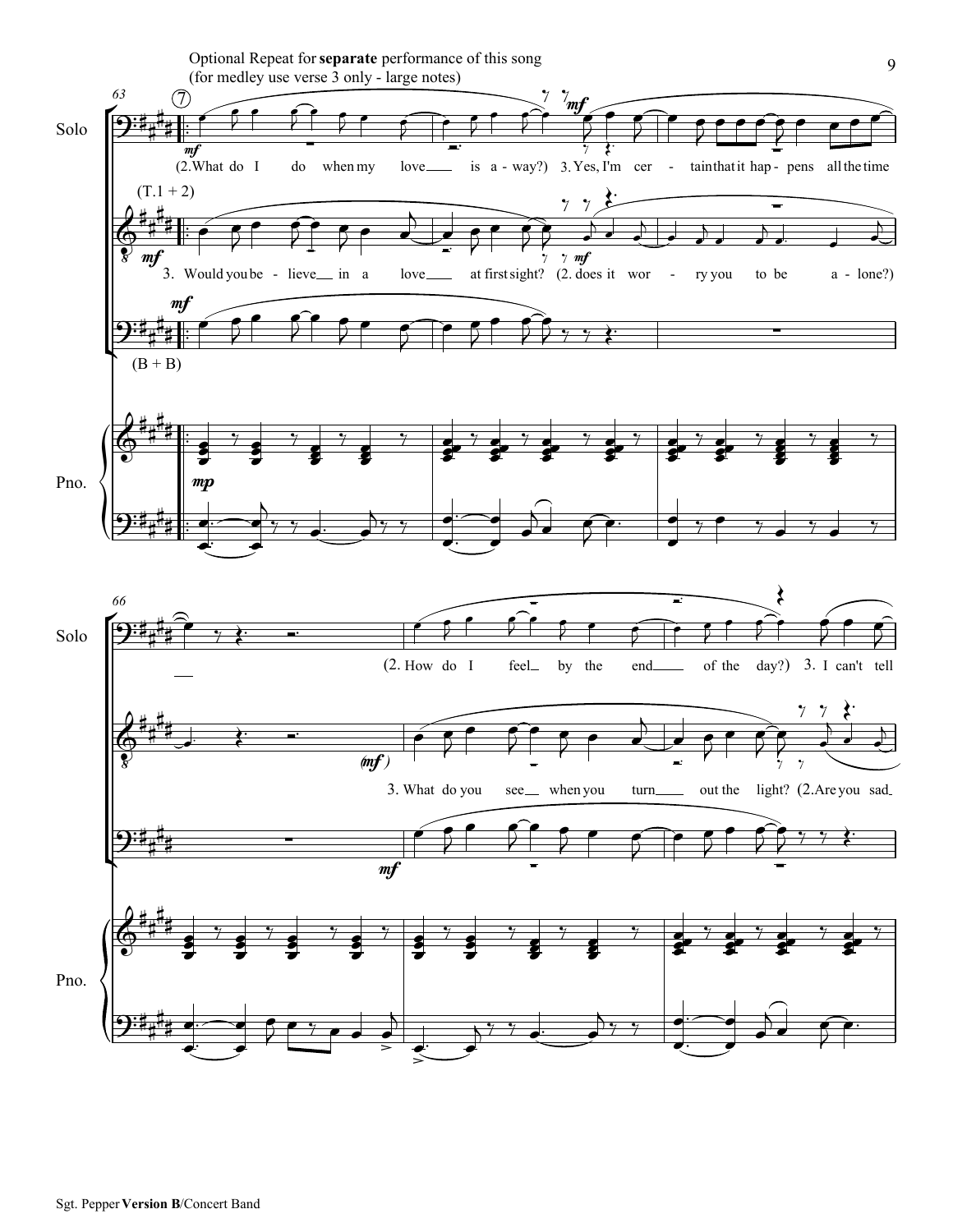

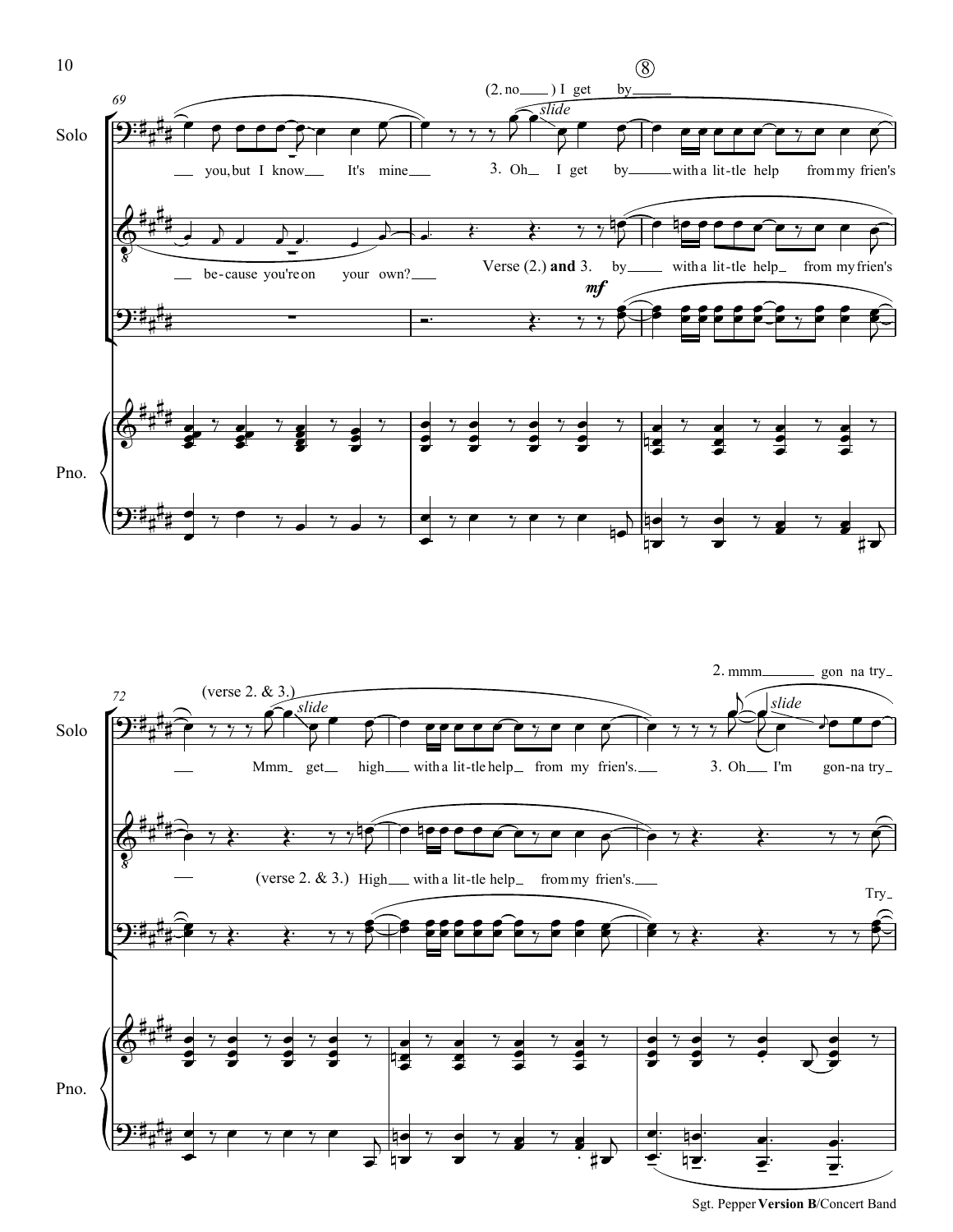

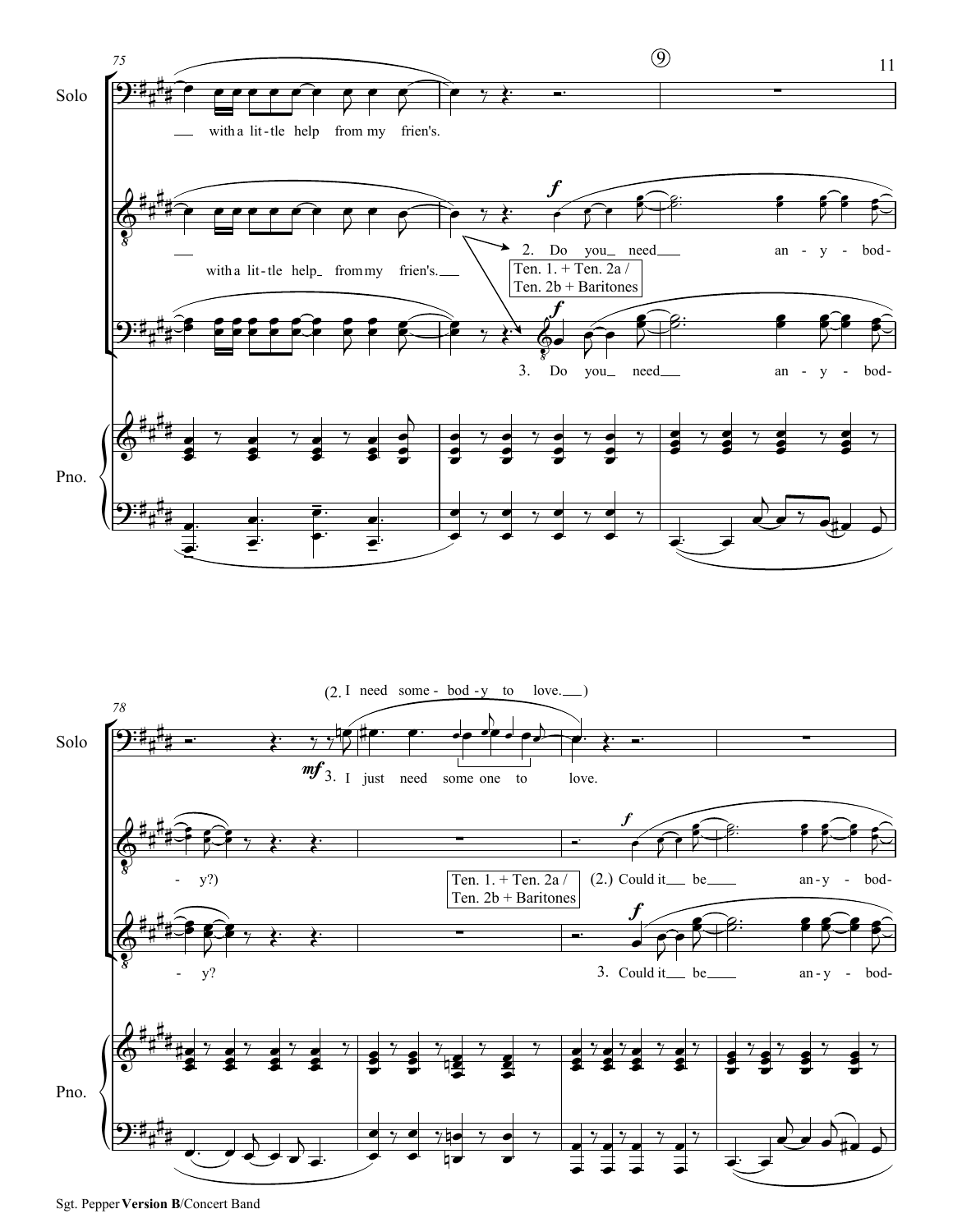

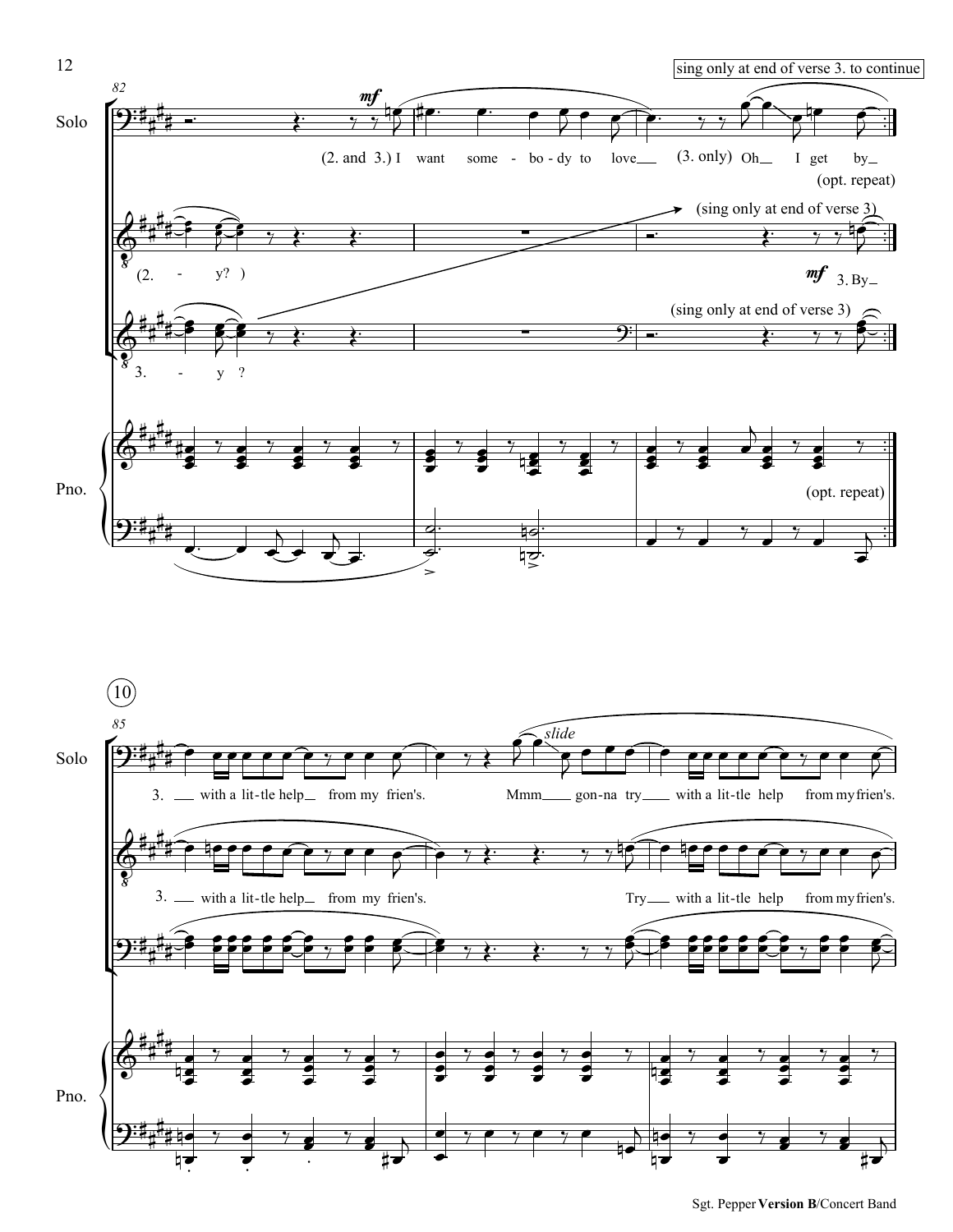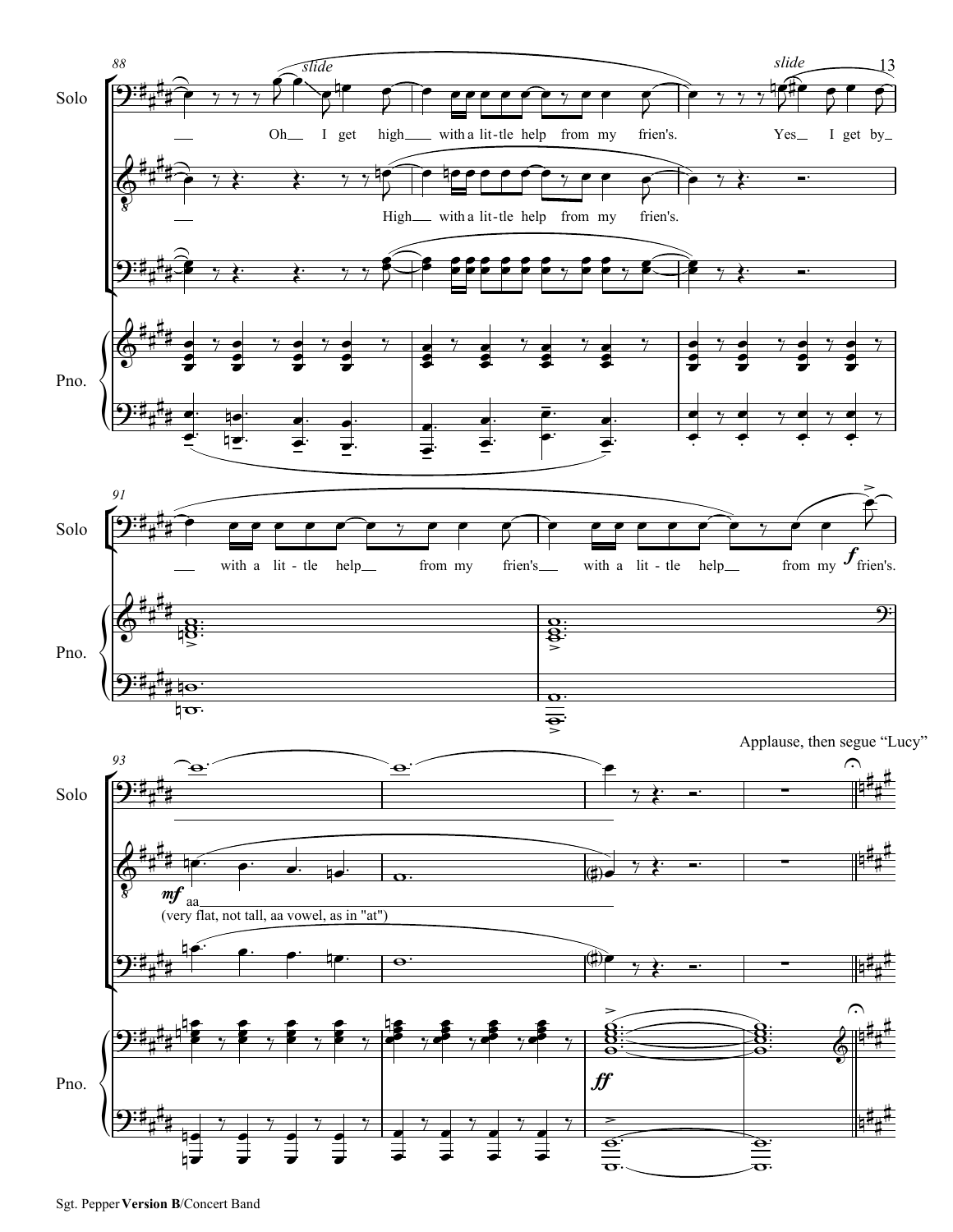

Sgt. Pepper **Version B**/Concert Band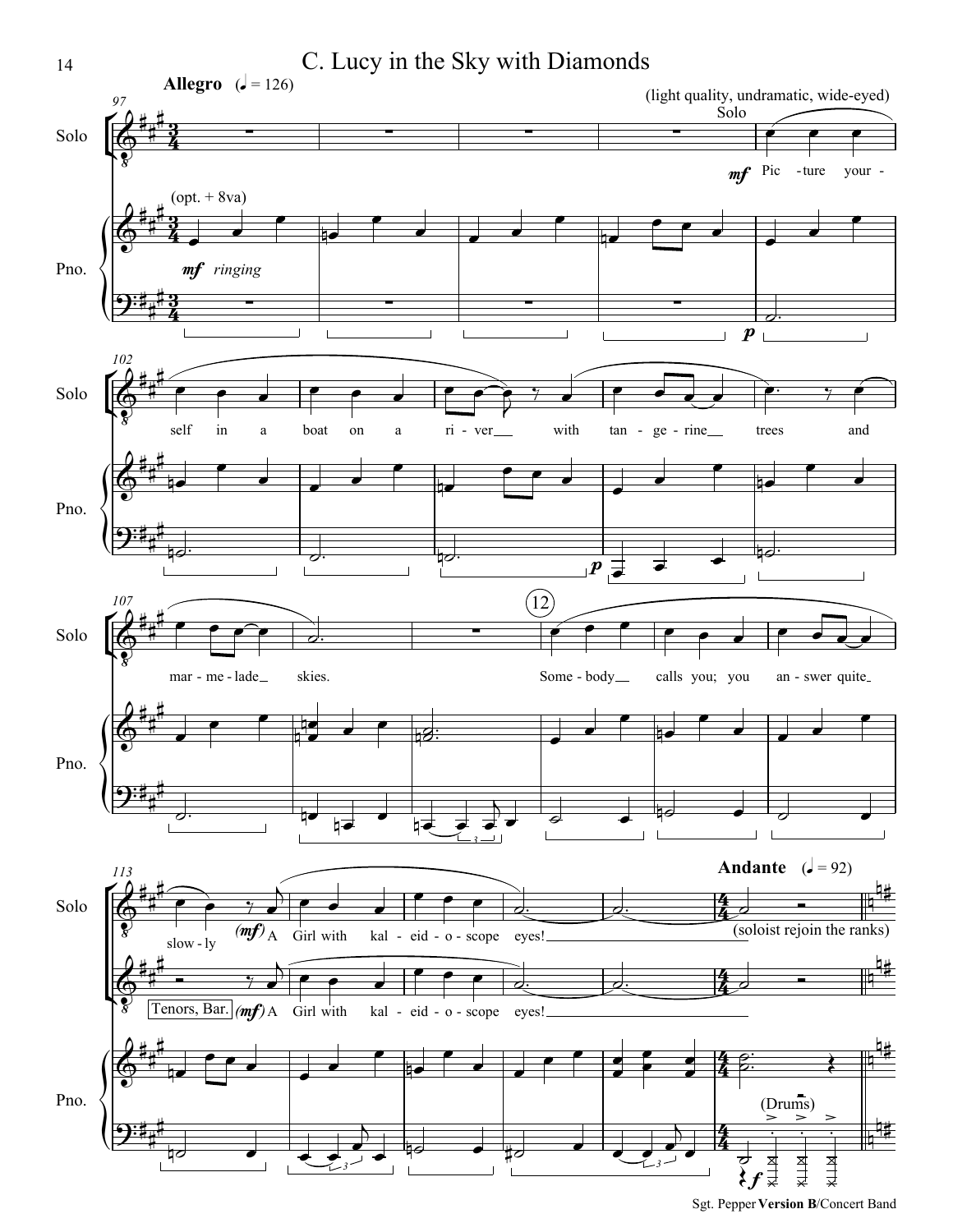



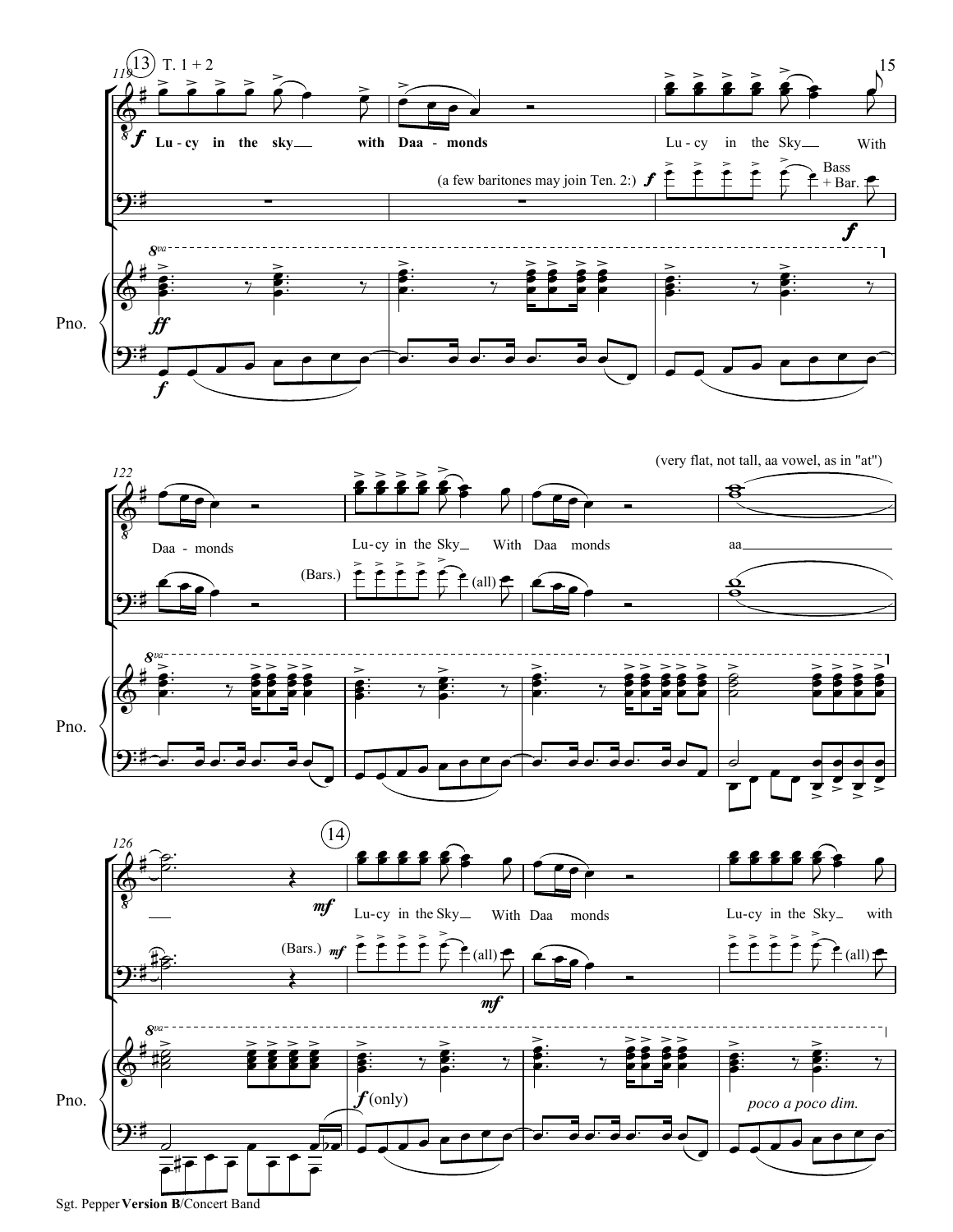

Sgt. Pepper **Version B**/Concert Band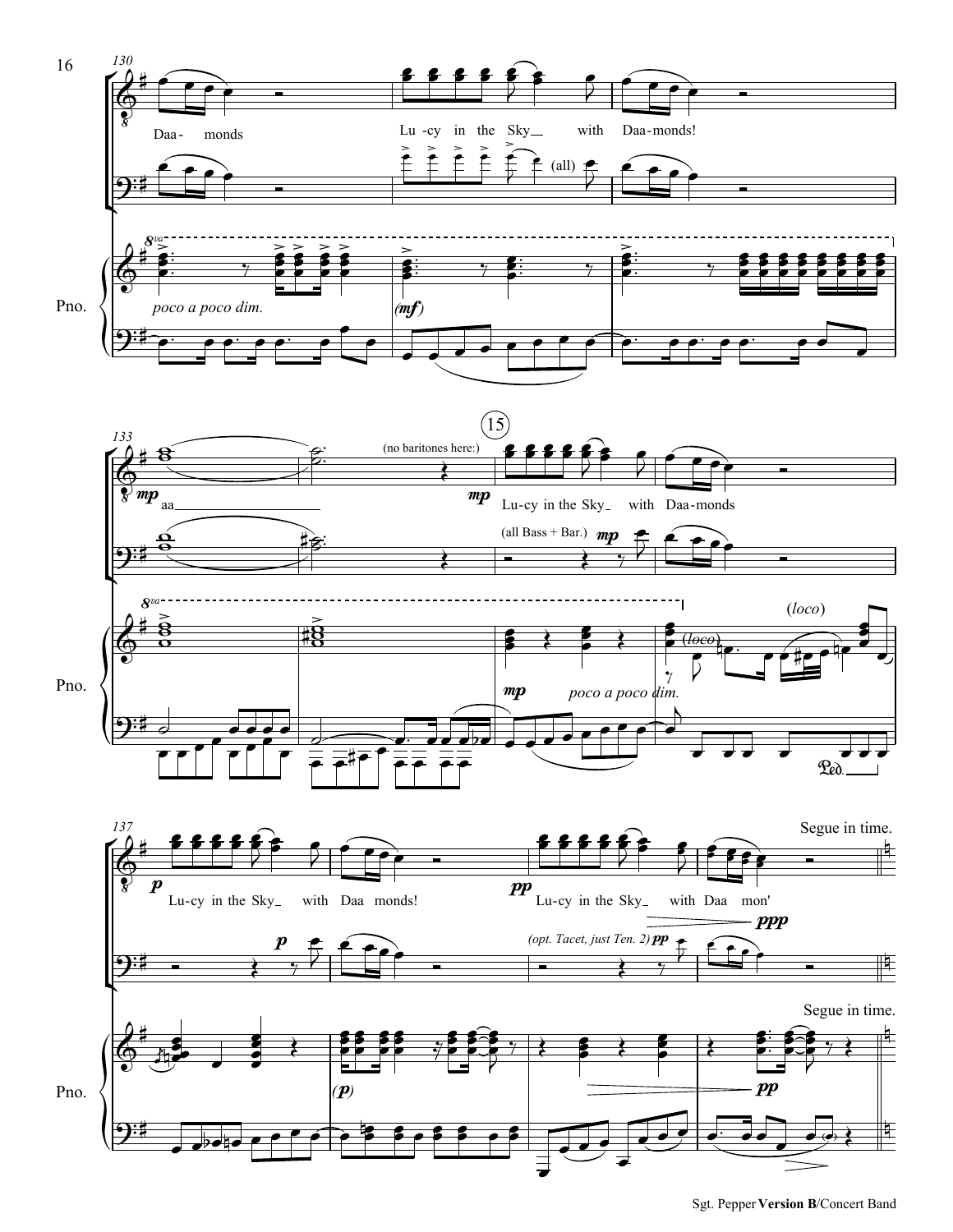### D. Getting Better



 $\frac{1}{1}$  $\frac{1}{1}$ 

 $\frac{1}{\sqrt{2}}$  $\frac{2}{1}$ 

 $\frac{2}{3}$ g  $\frac{1}{2}$ 

*3*

**ie** 

 $\mathfrak{L}$ ed

Optional Repeat

 $\frac{1}{\rho}$  $\frac{1}{1}$ 

 $\overline{\mathbf{z}}$ d<br>g  $\ddot{\cdot}$ 

 $\overline{\phantom{a}}$ <u>|</u>  $\overline{\bullet}$ 

 $\ddot{\phantom{0}}$ 

 $\overline{\bullet}$ .<br>•  $\frac{\bullet}{\bullet}$ 

 $\ddot{\phantom{0}}$ 

*3*

 $\frac{1}{7}$  or  $\frac{1}{7}$  3 )<br>8

 $\frac{1}{\rho}$ 

 $\ddot{\cdot}$  $\overline{\phantom{a}}$ .<br>م *3*

<u>s</u> **.**<br>2 |<br>N

 **.** z<br>S

 $\overline{\phantom{a}}$ 

Pno.

ė i<br>L

 $\frac{1}{2}$ i<br>L

 $\frac{1}{2}$ 

i<br>L  $\frac{1}{2}$  $\frac{5}{2}$  $\ddot{\cdot}$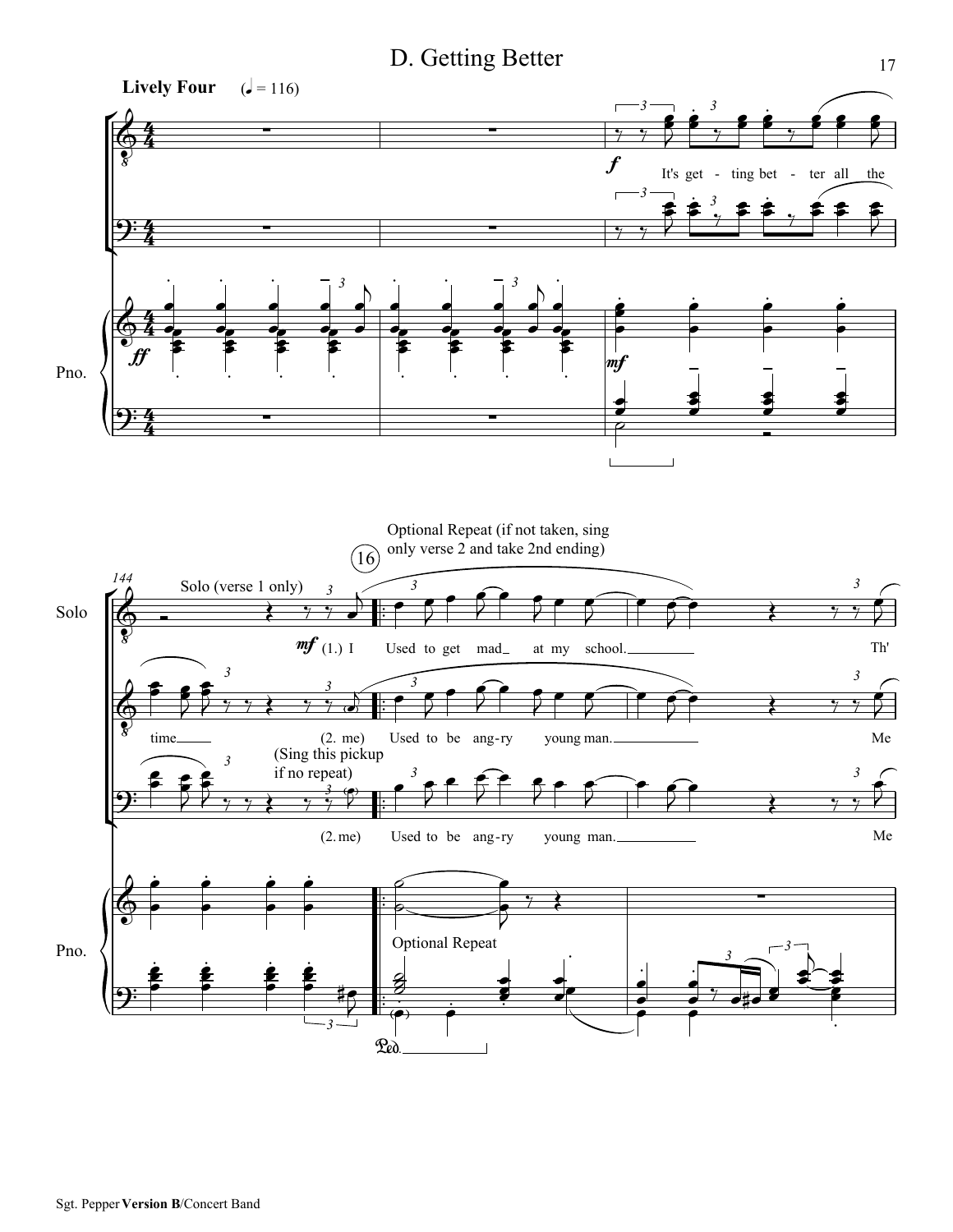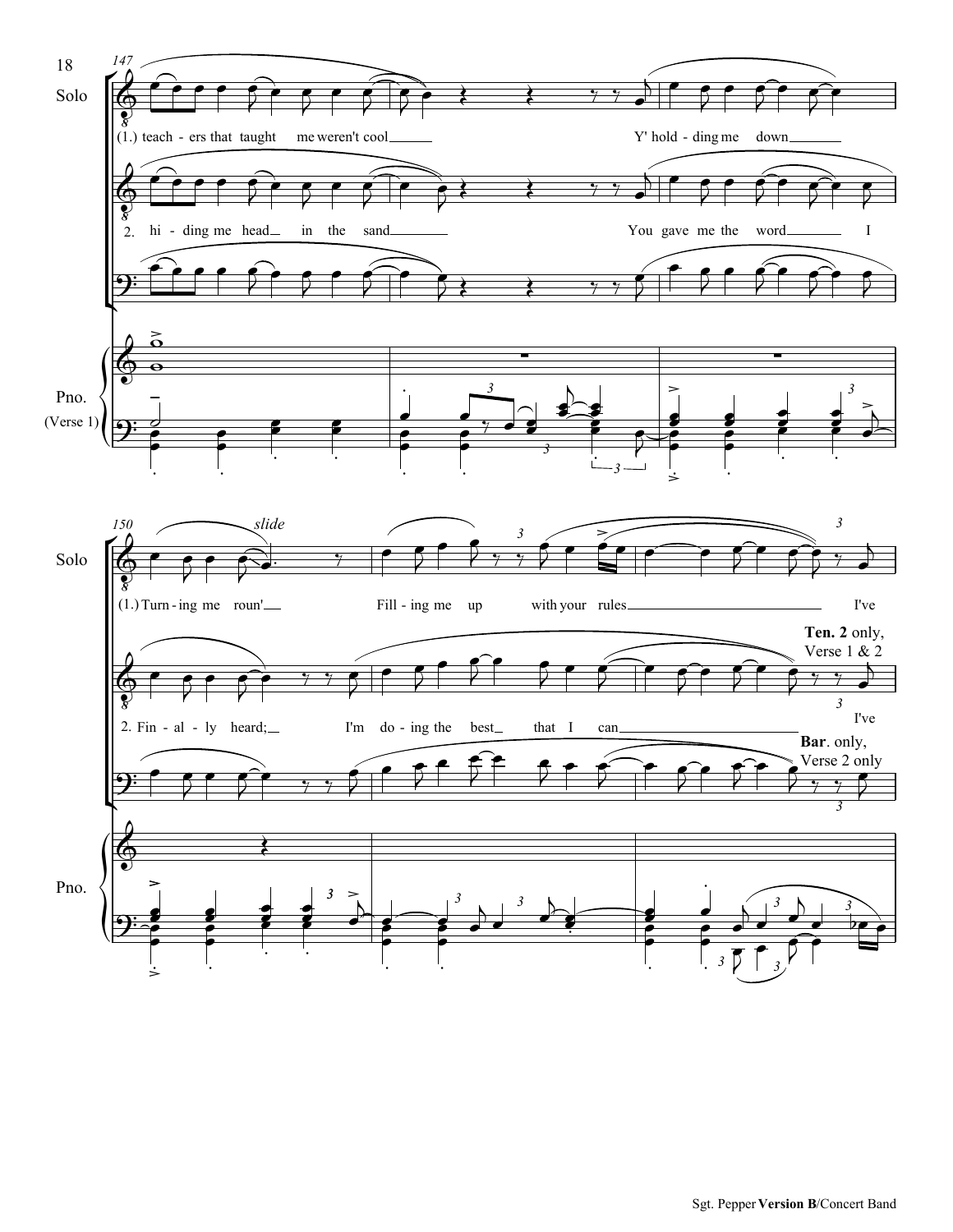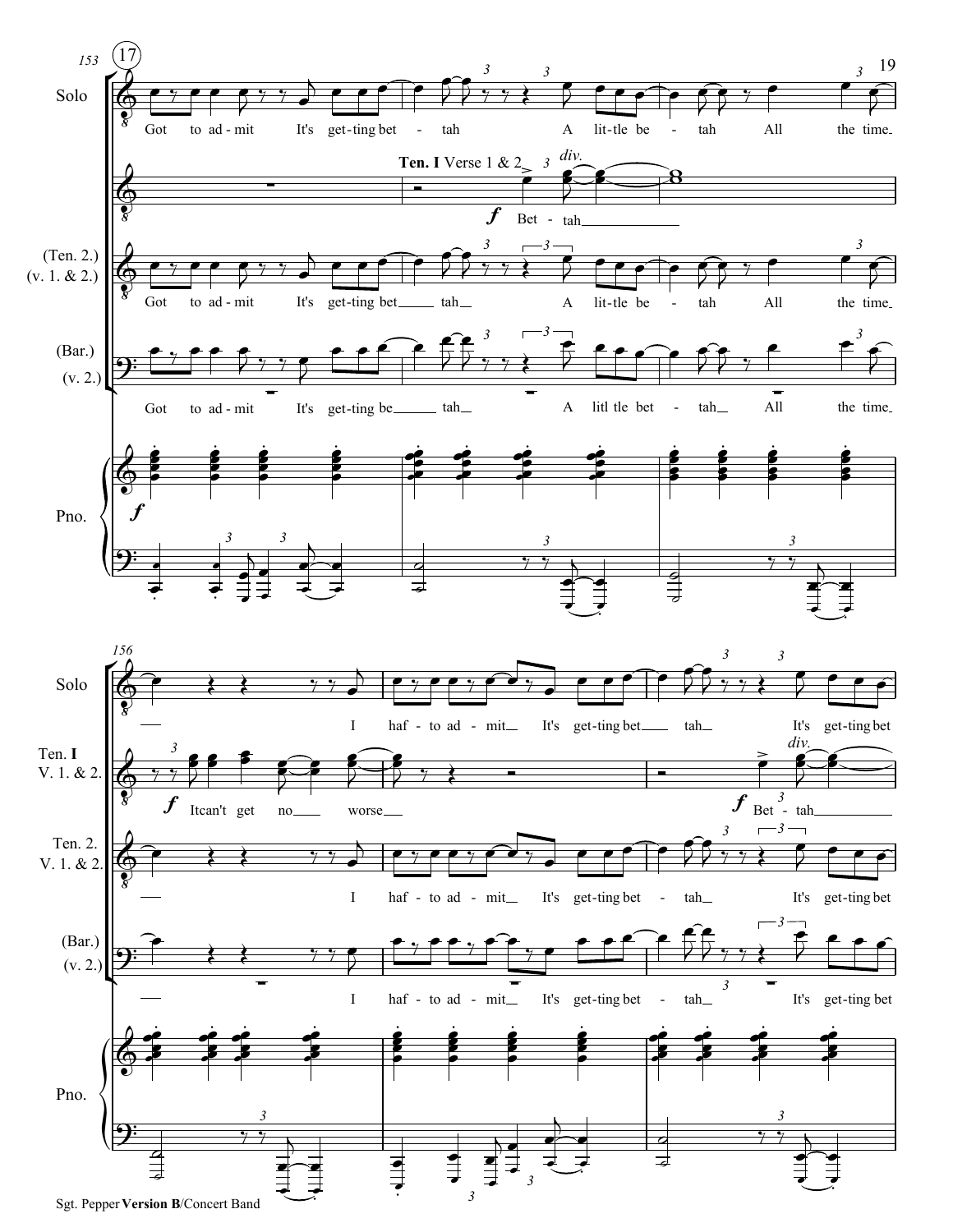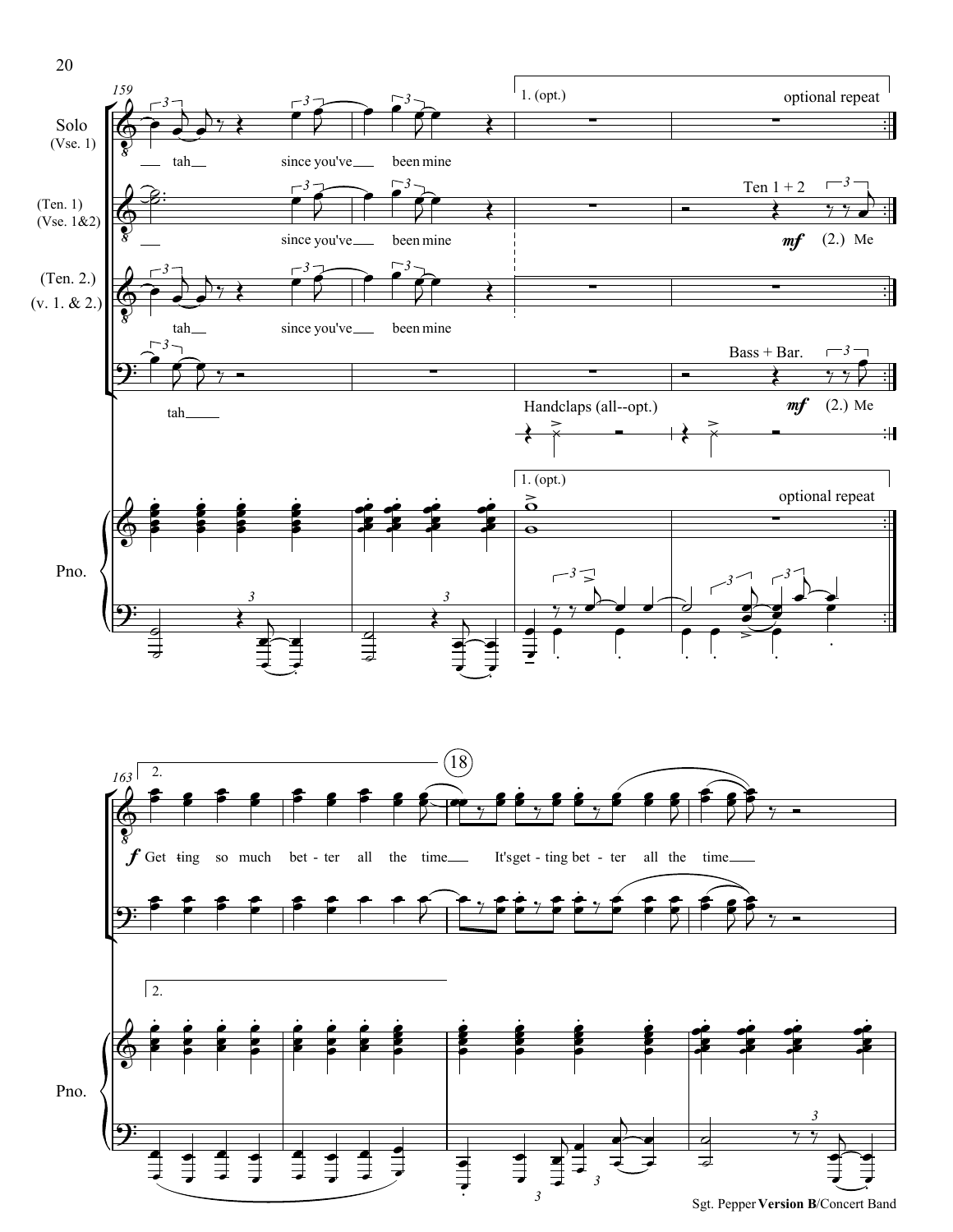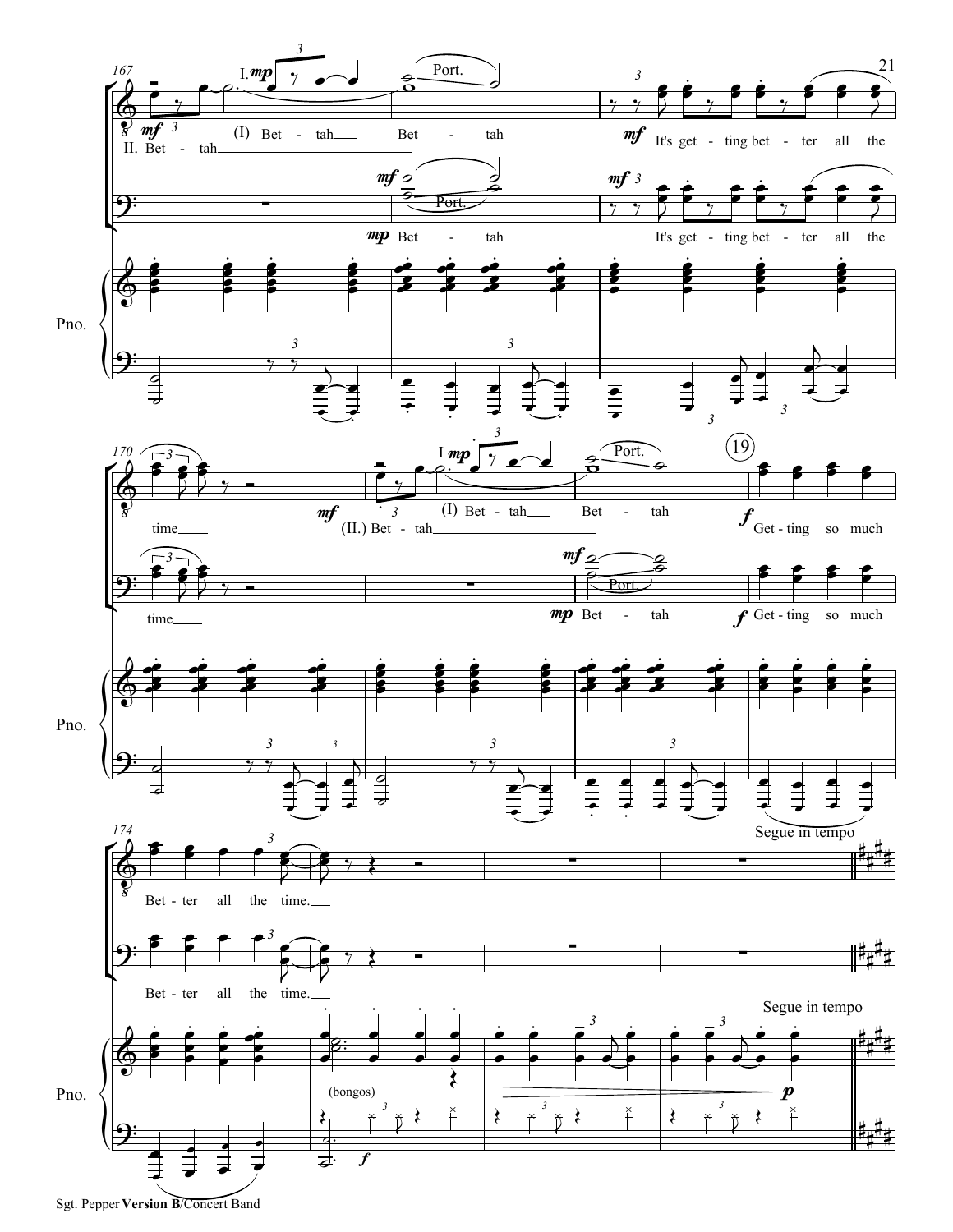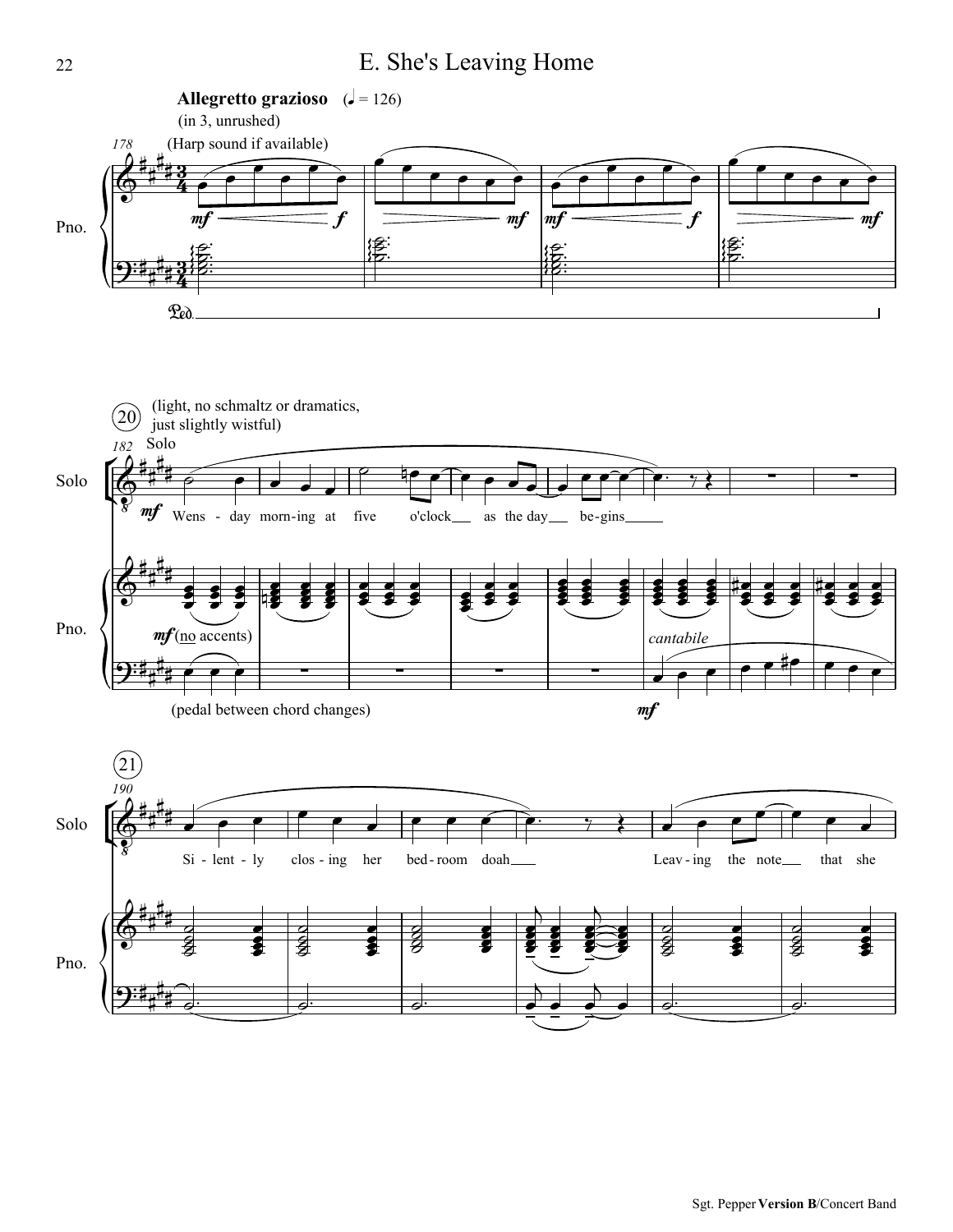



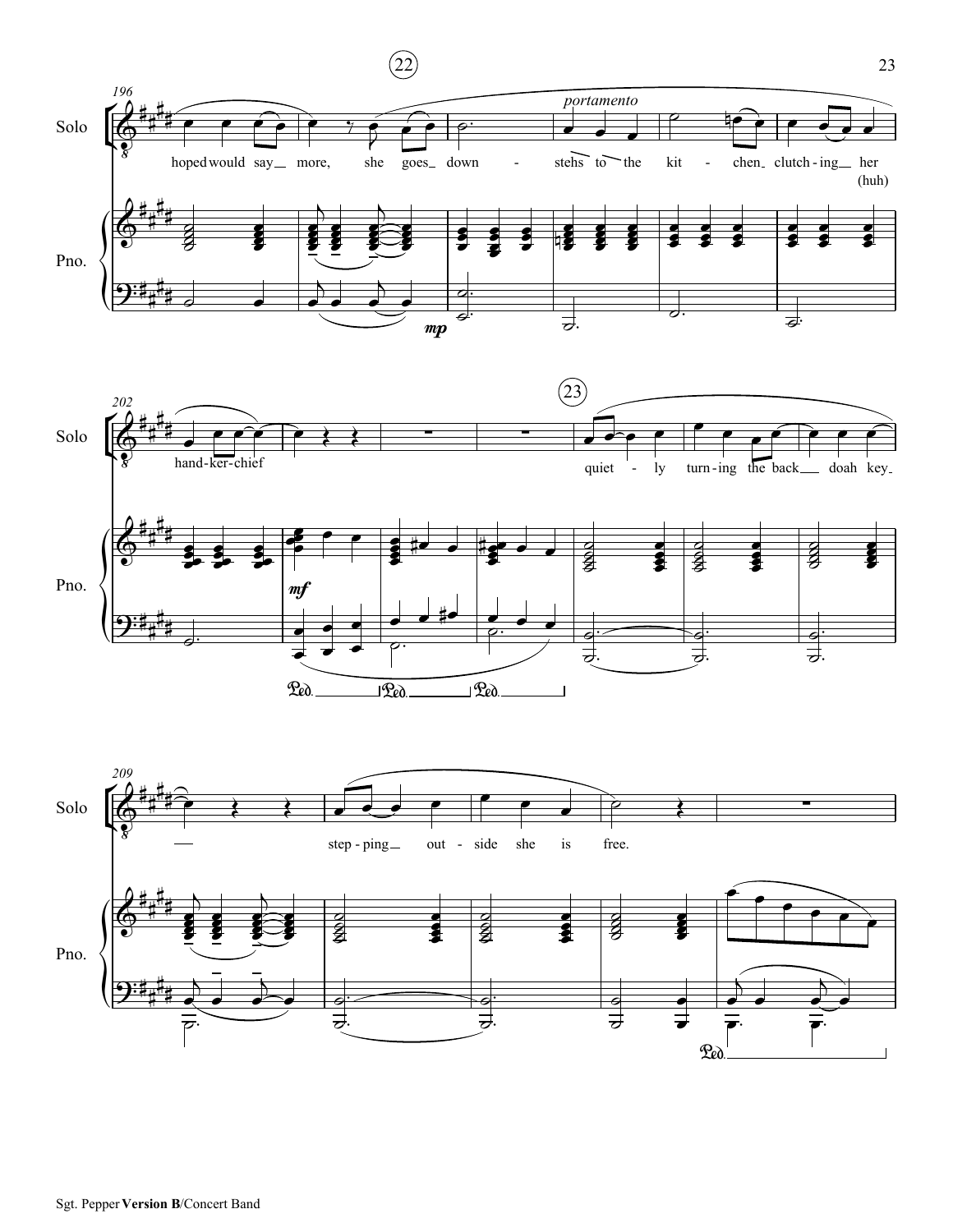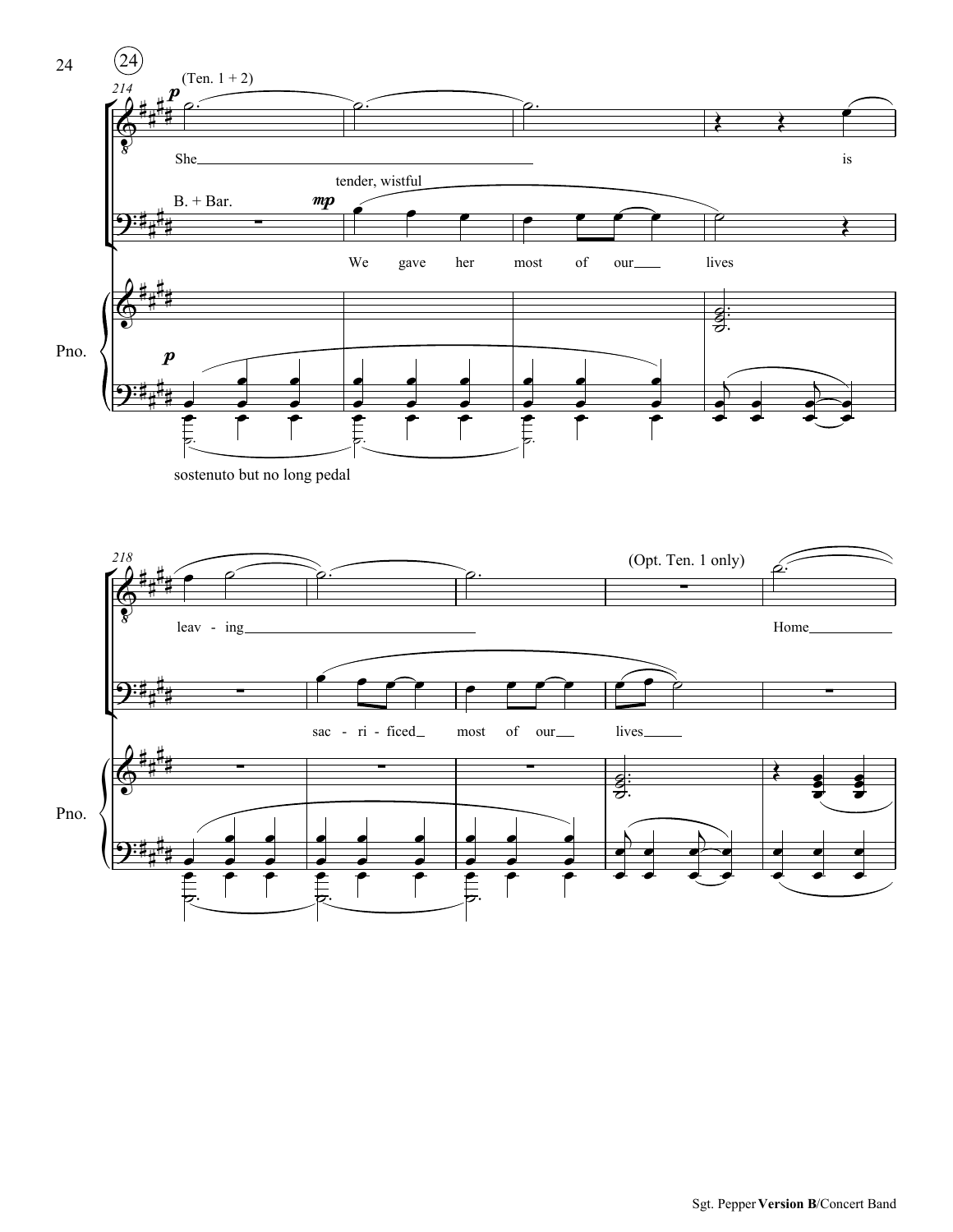

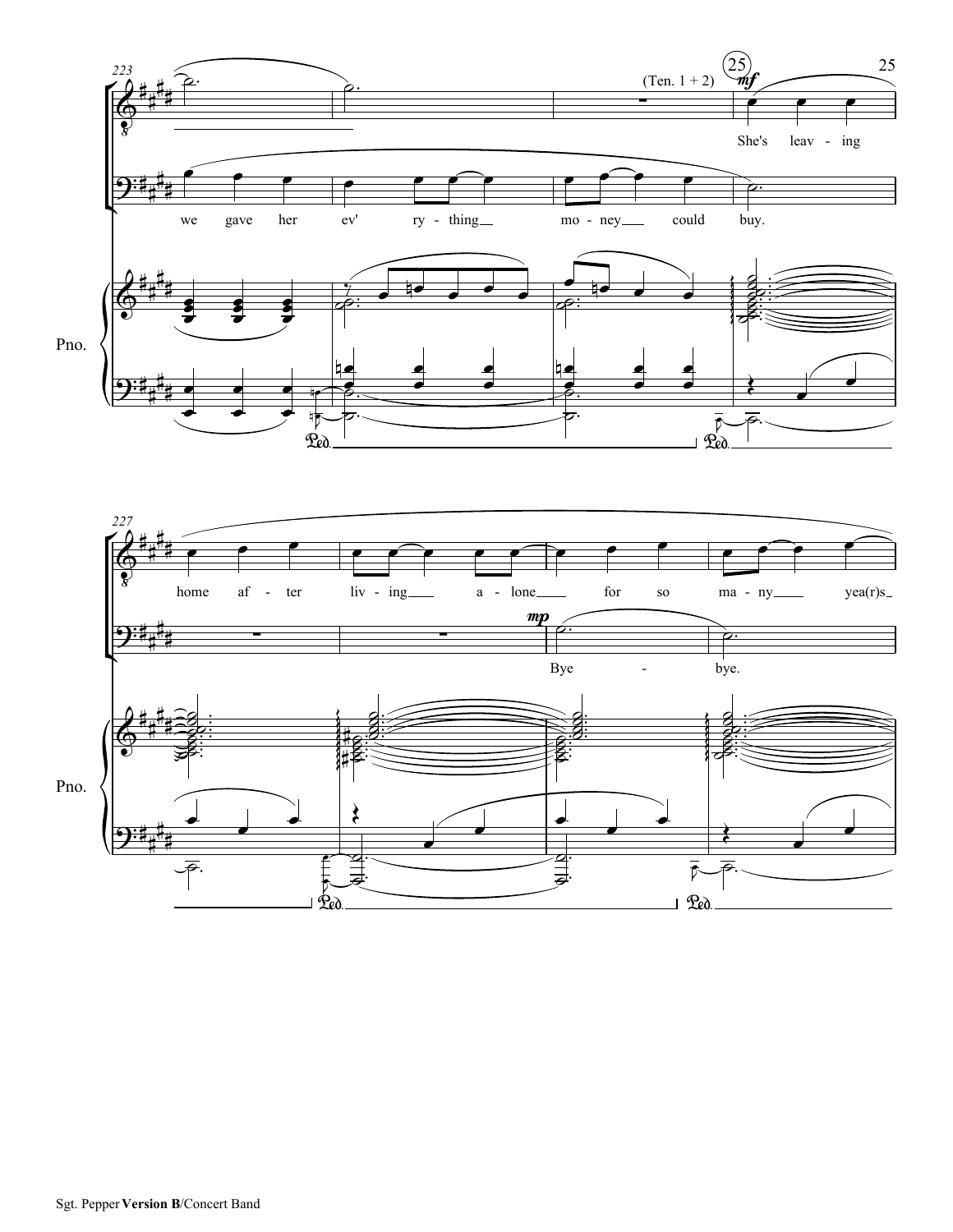

**poco rit.** 

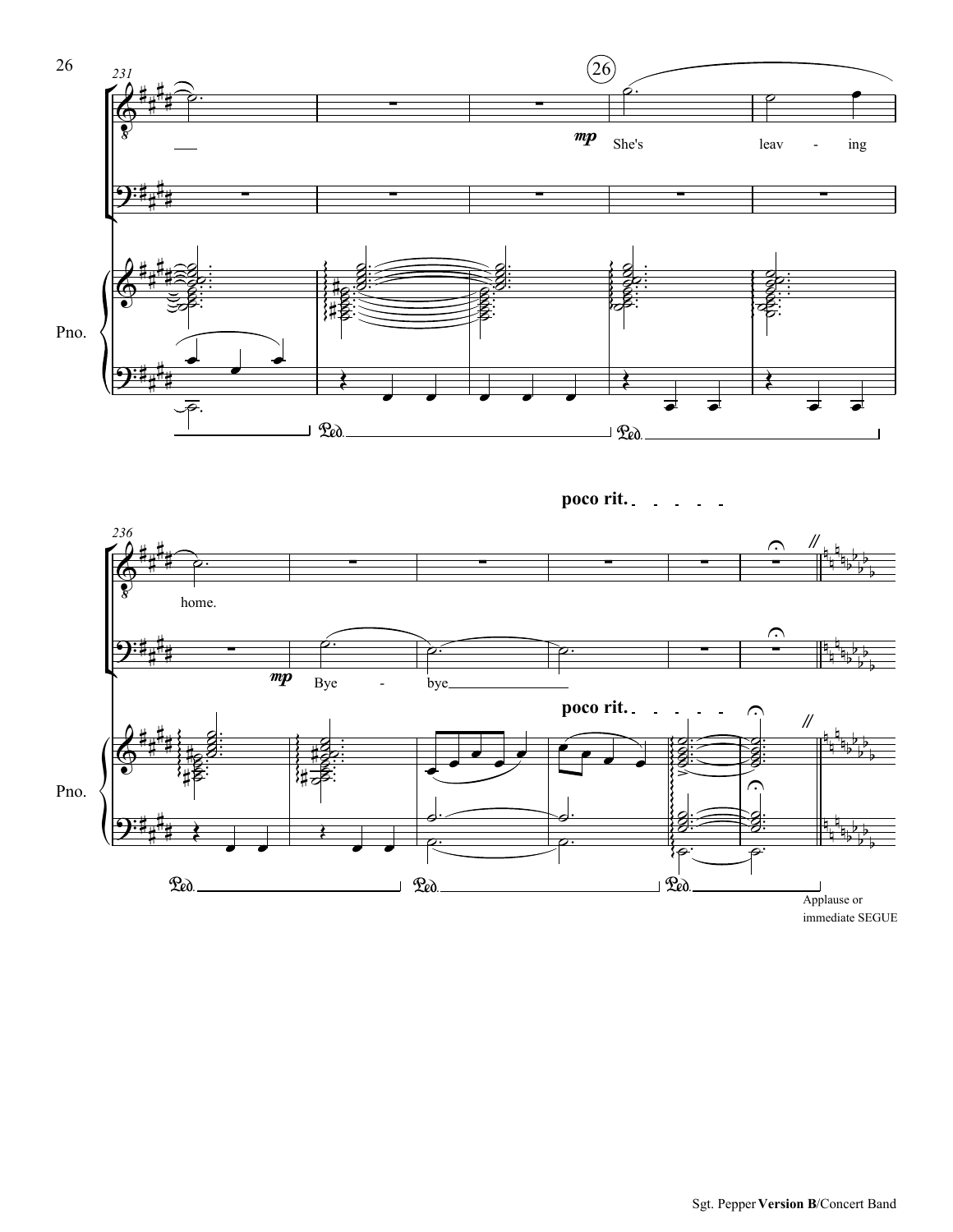

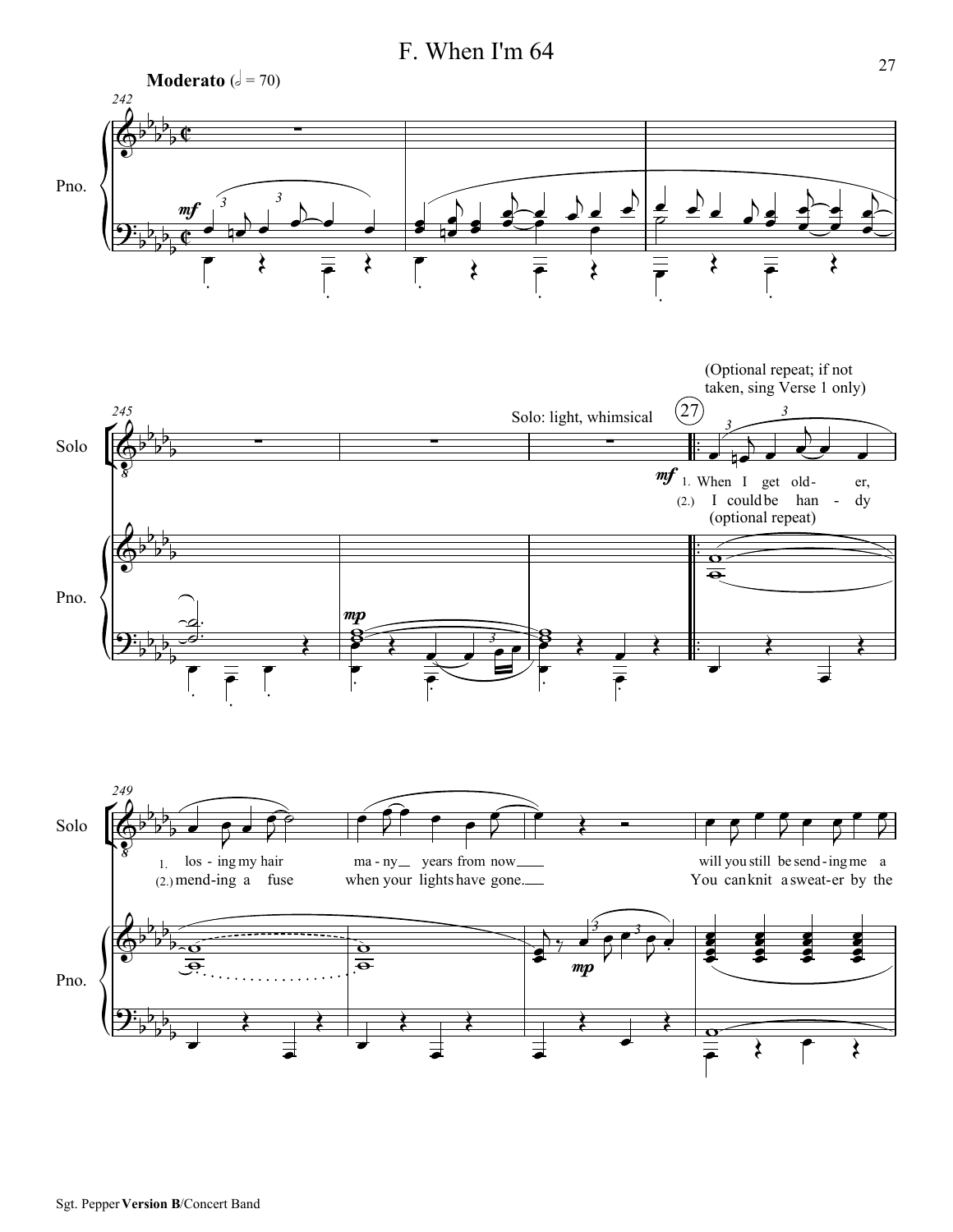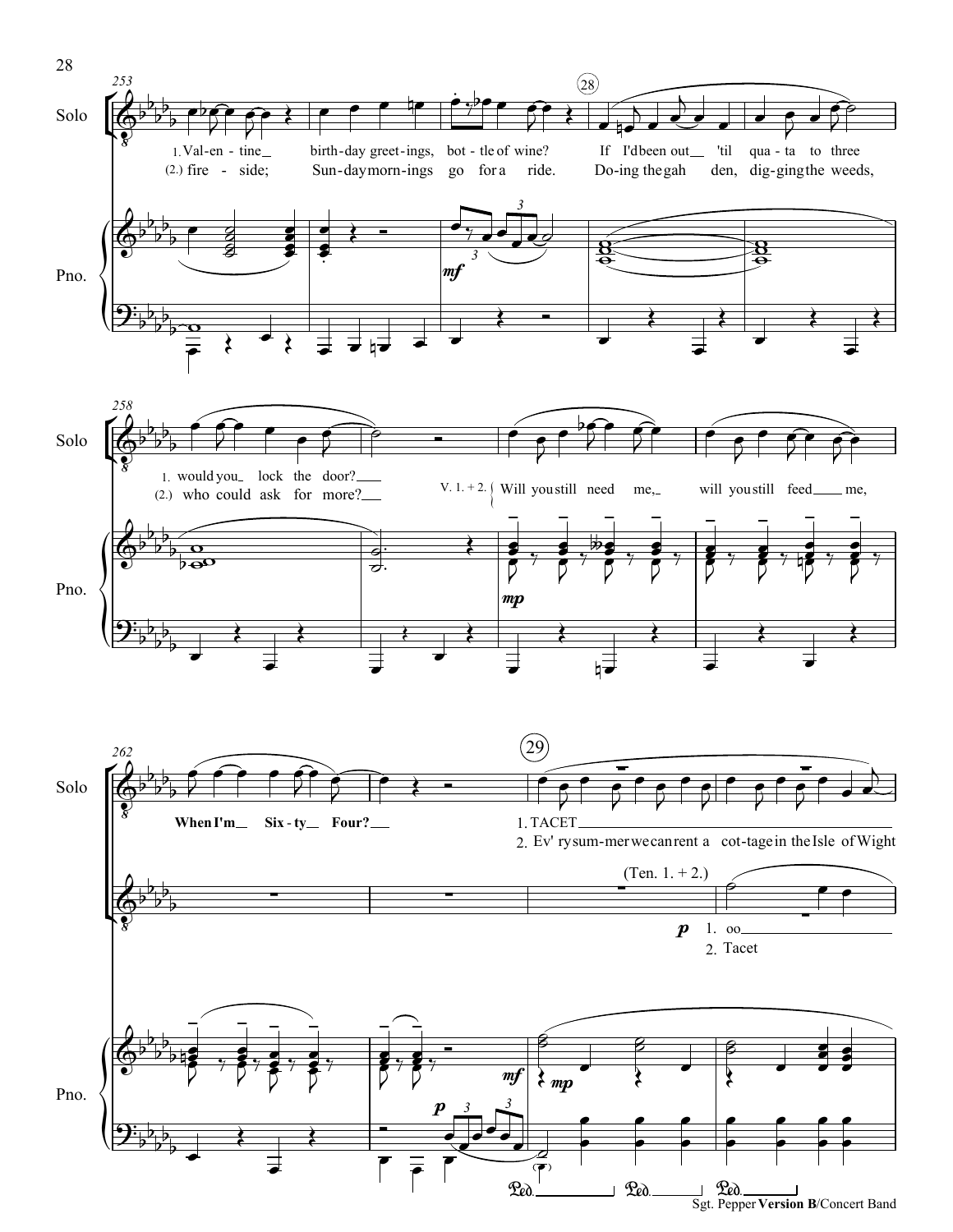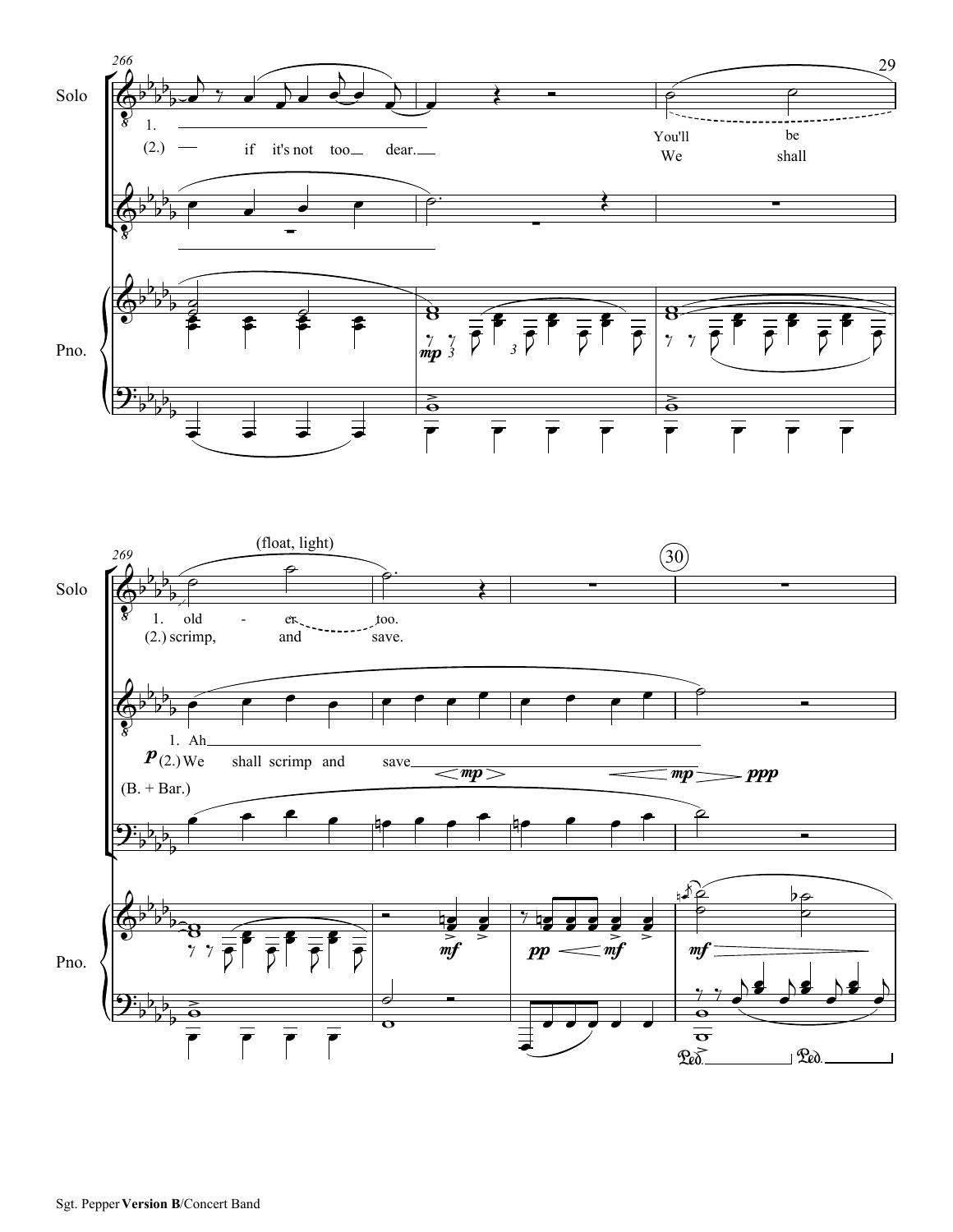



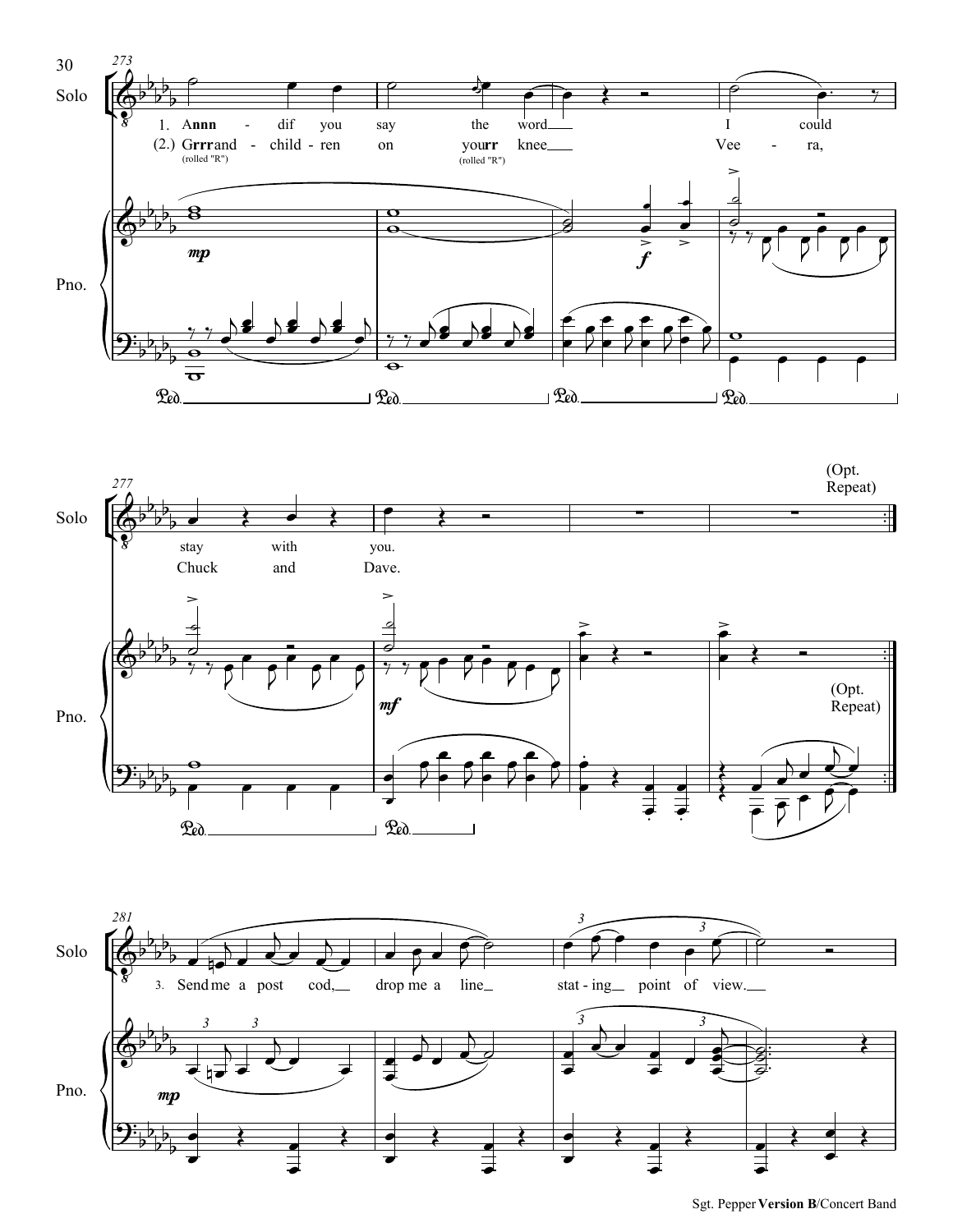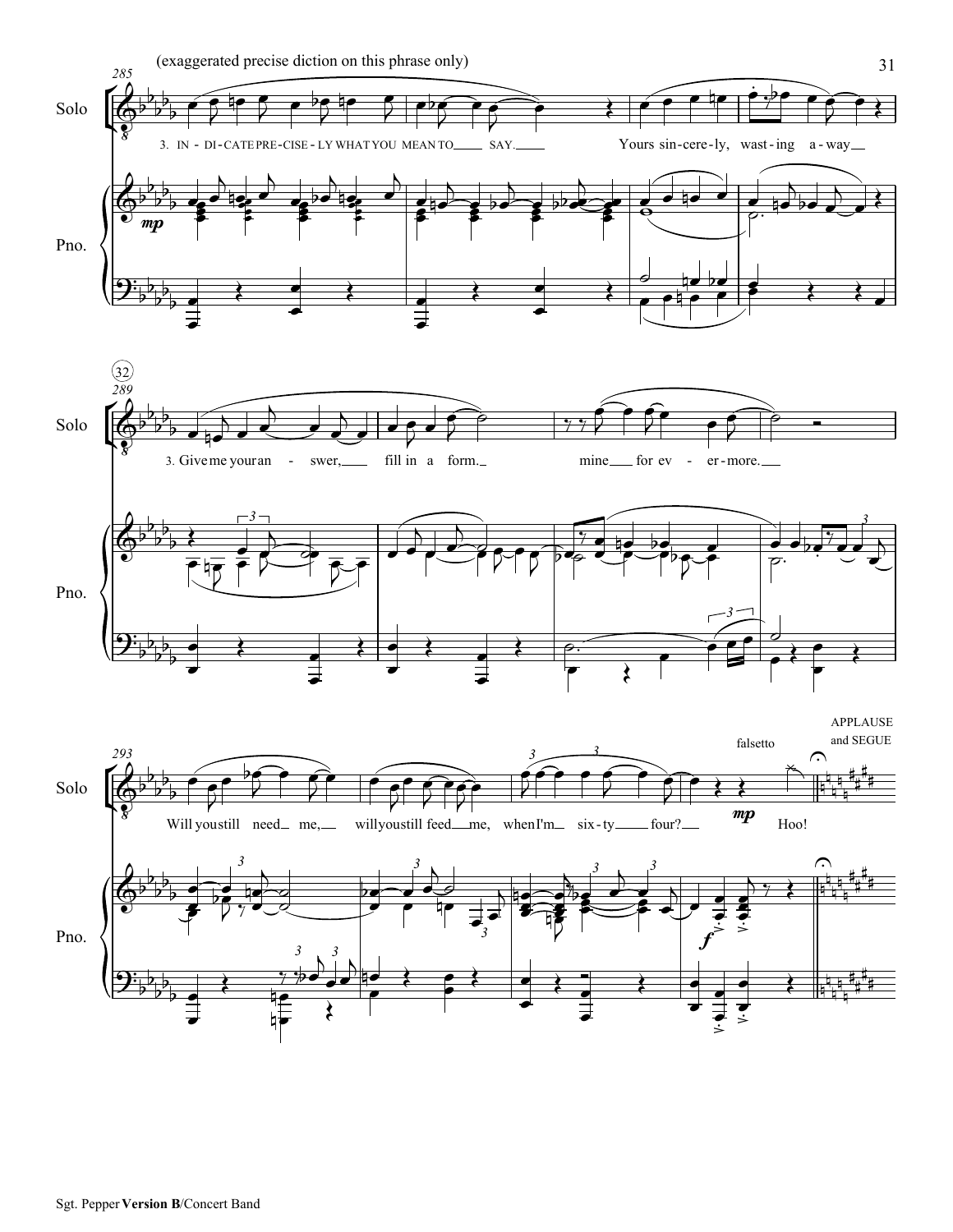

Sgt. Pepper **Version B**/Concert Band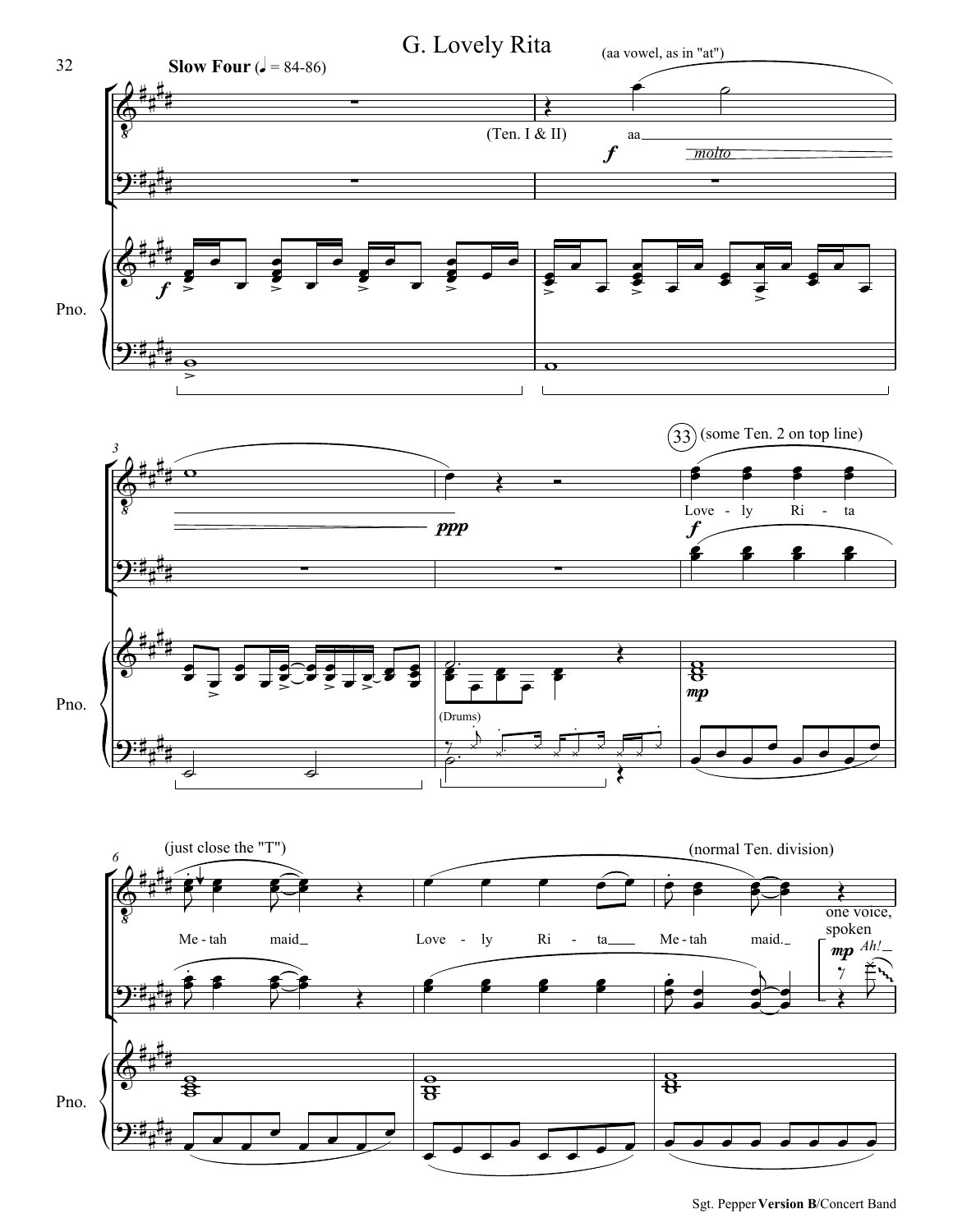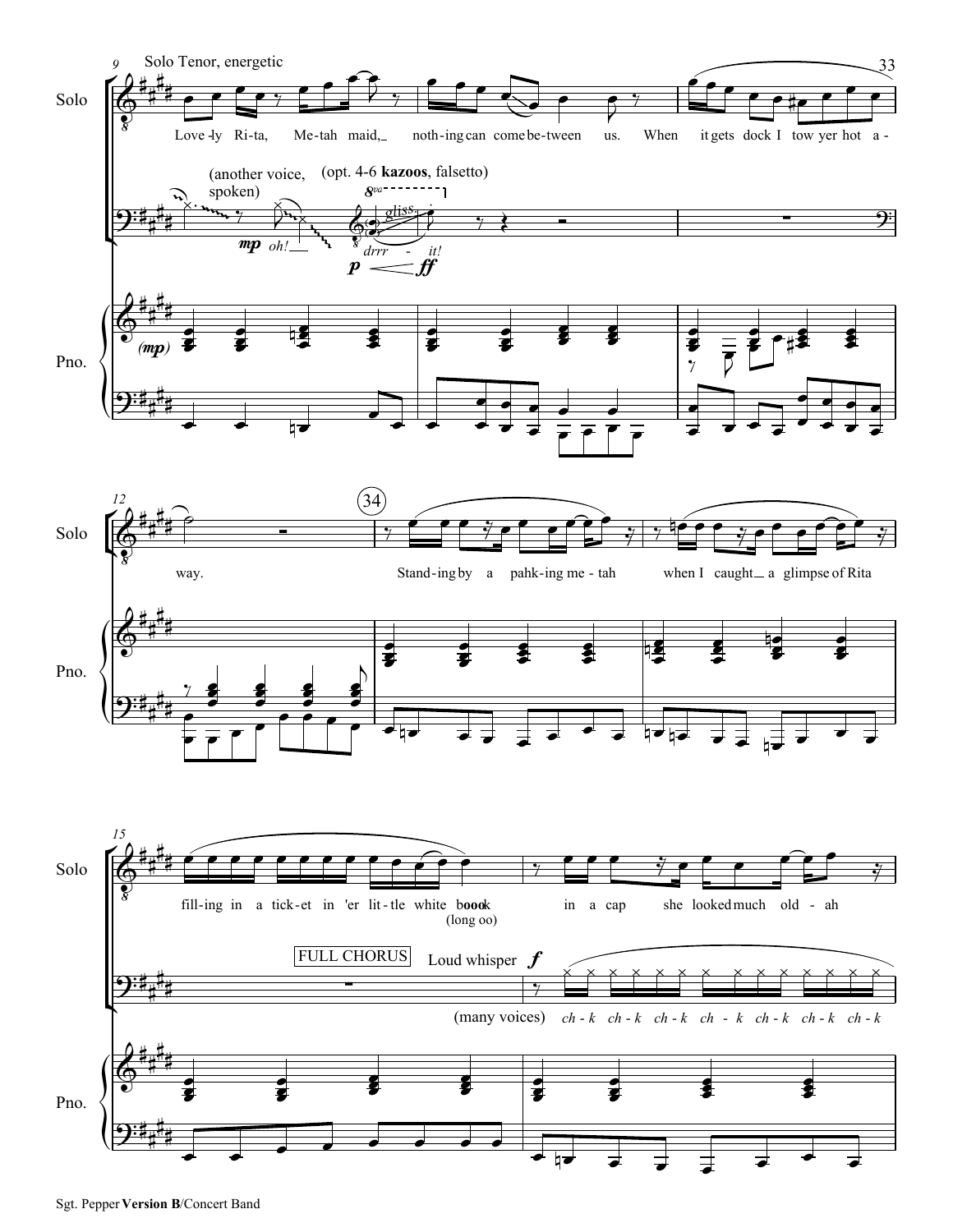

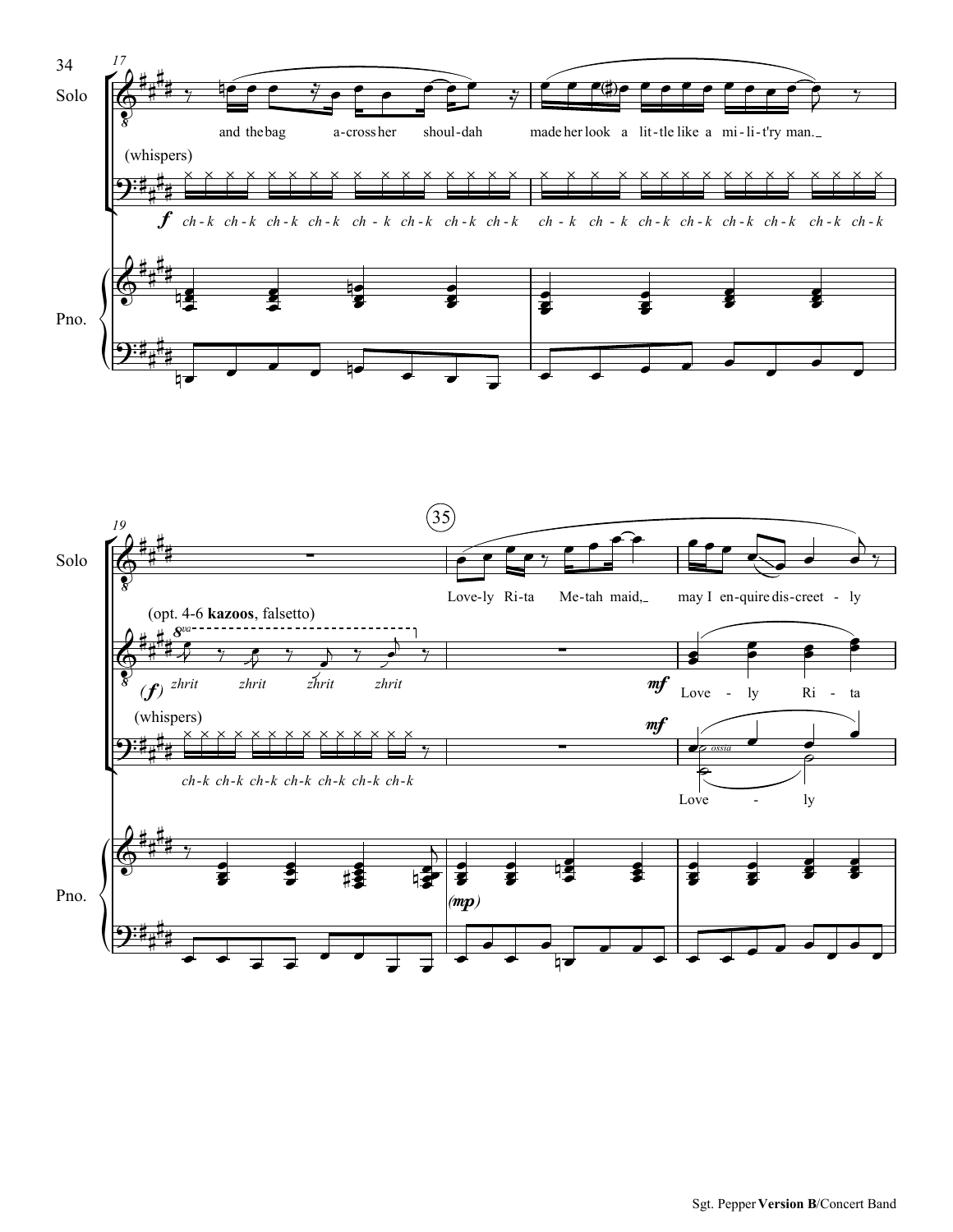

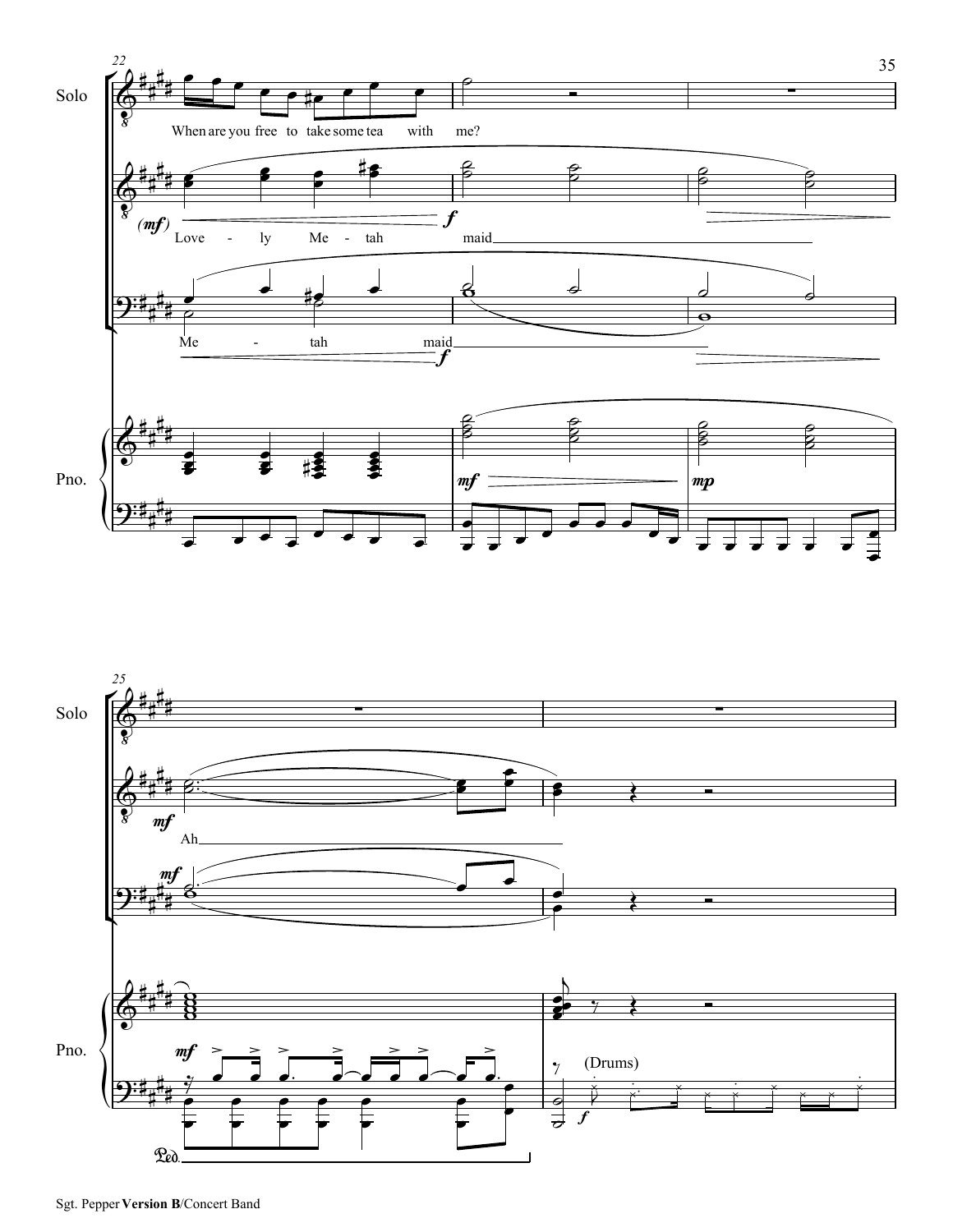

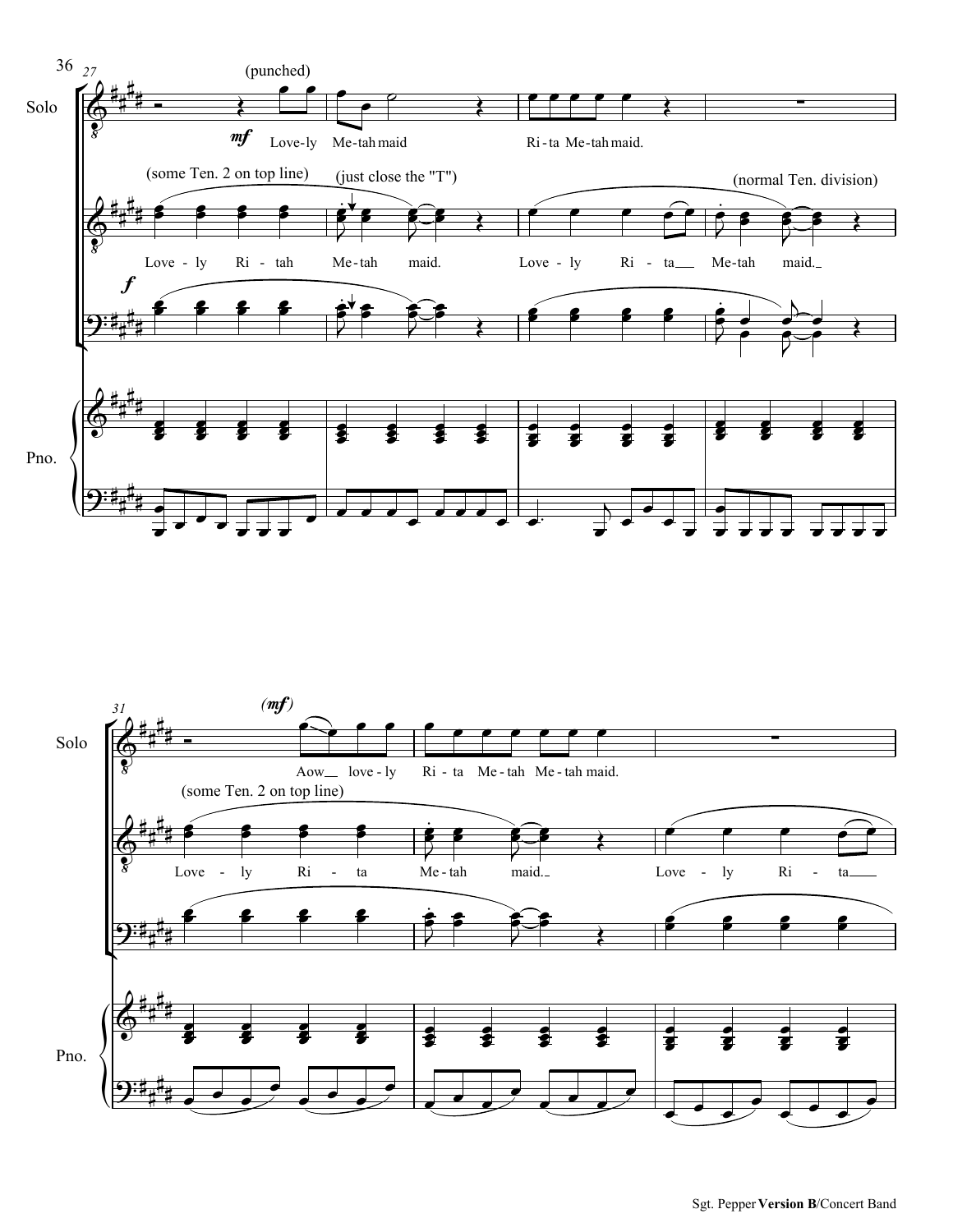

 $= 116 - 120$ **Lively**

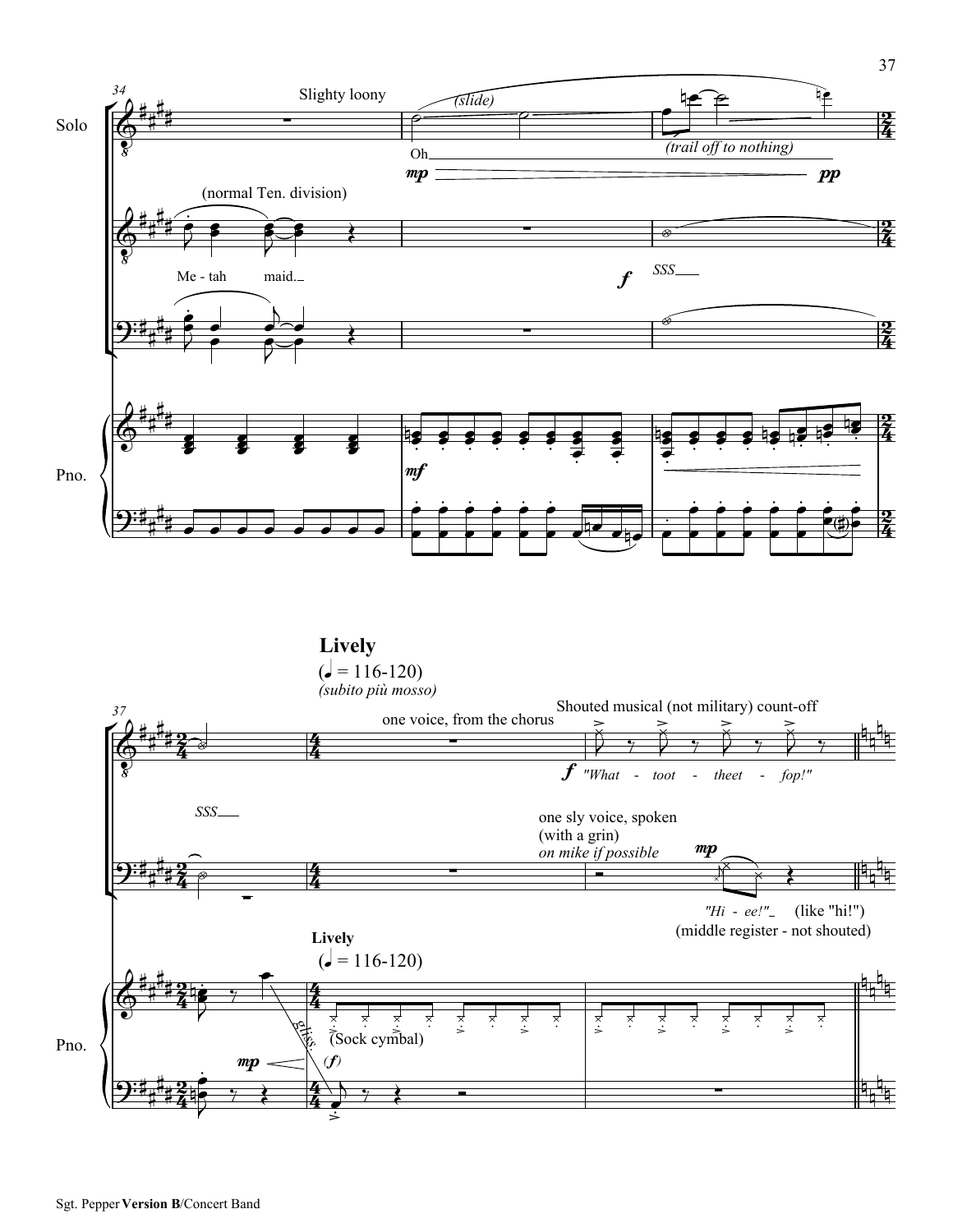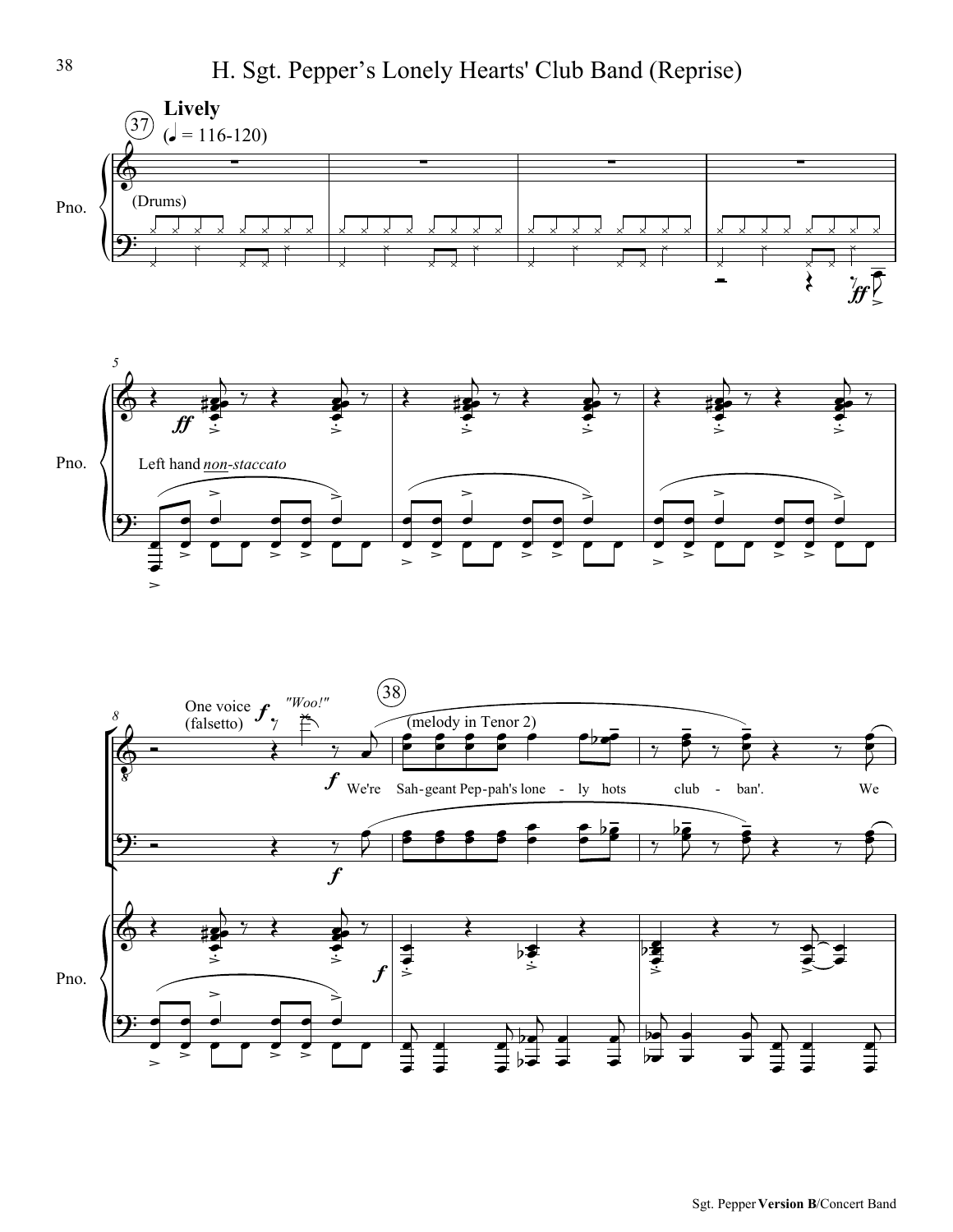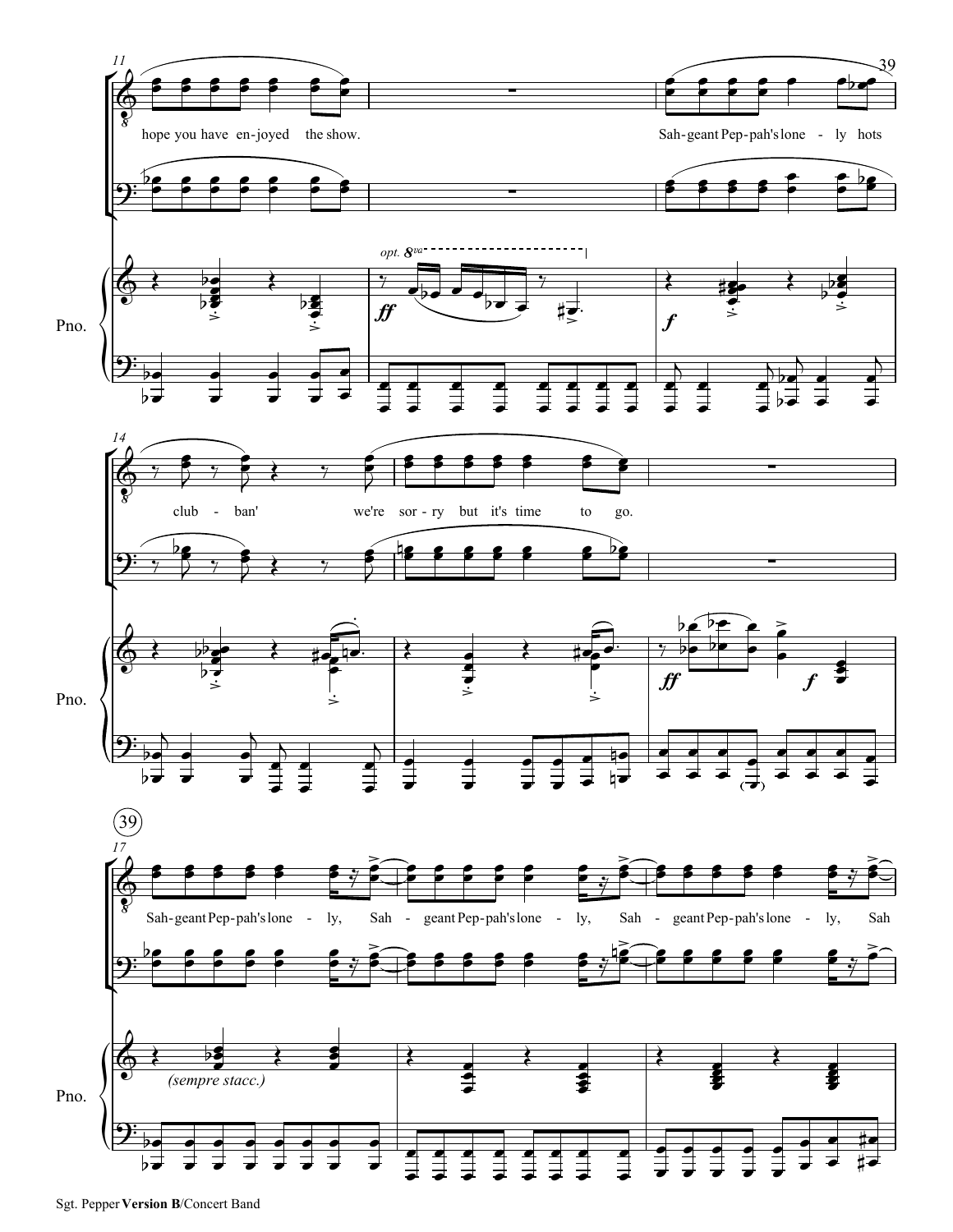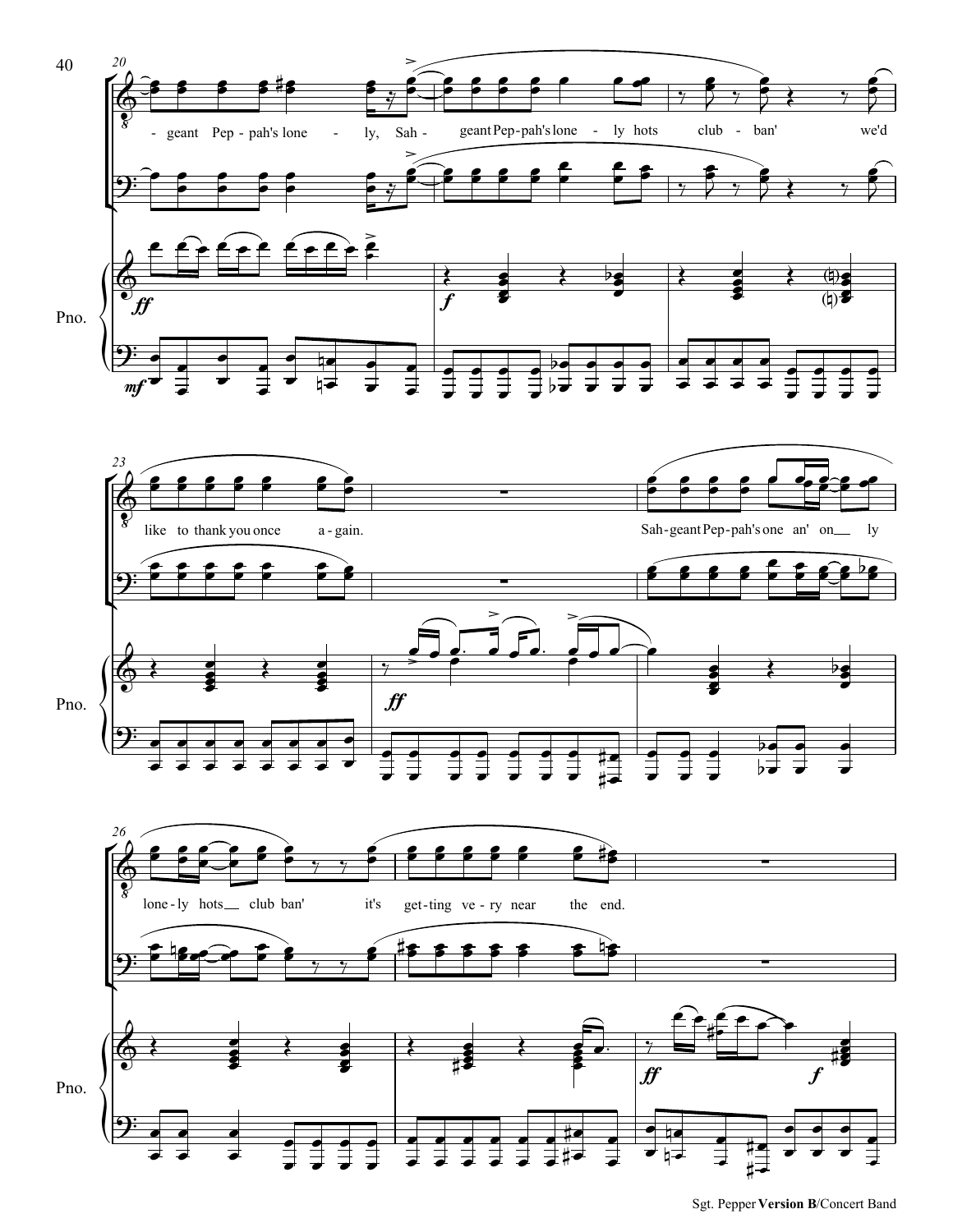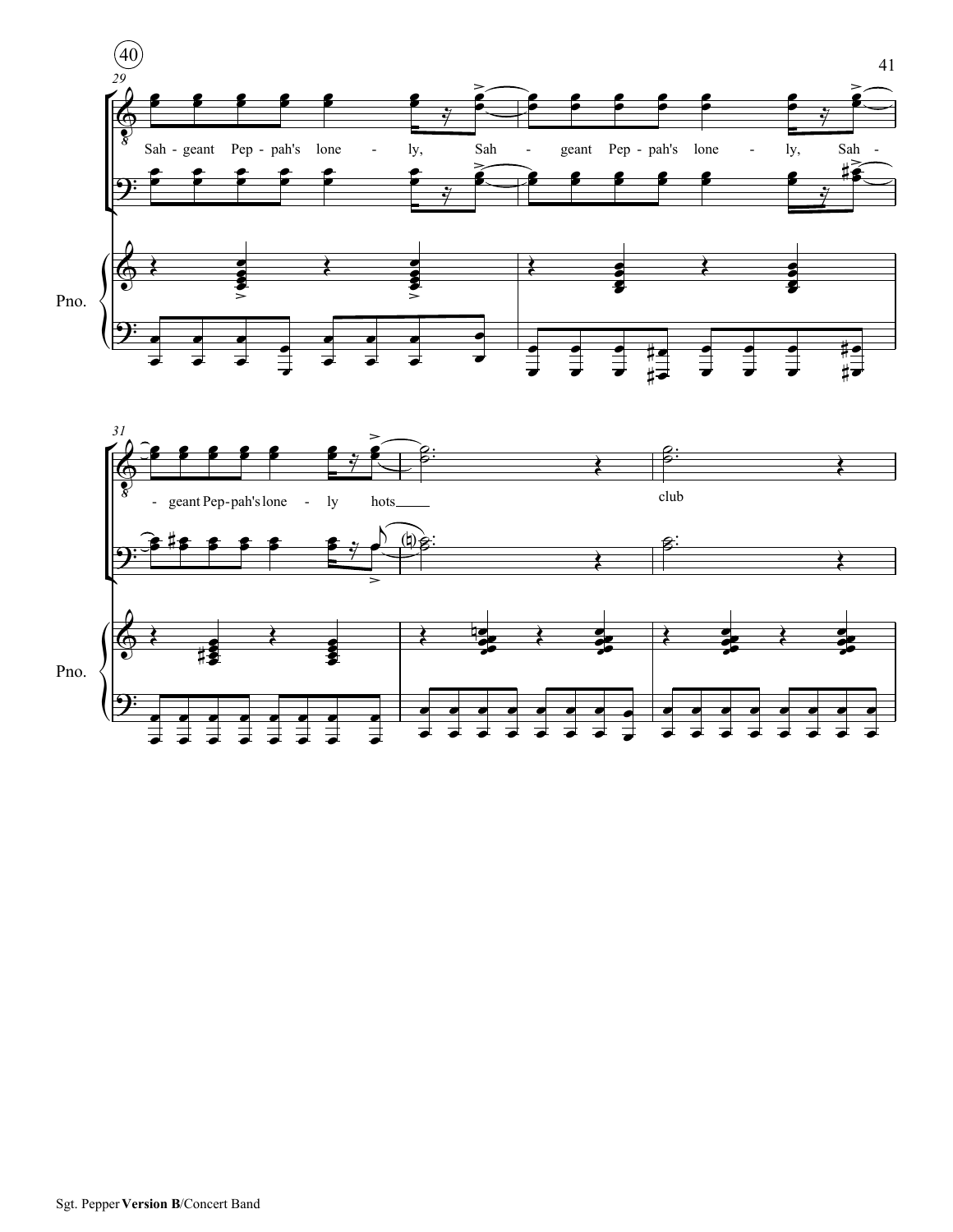![](_page_42_Figure_0.jpeg)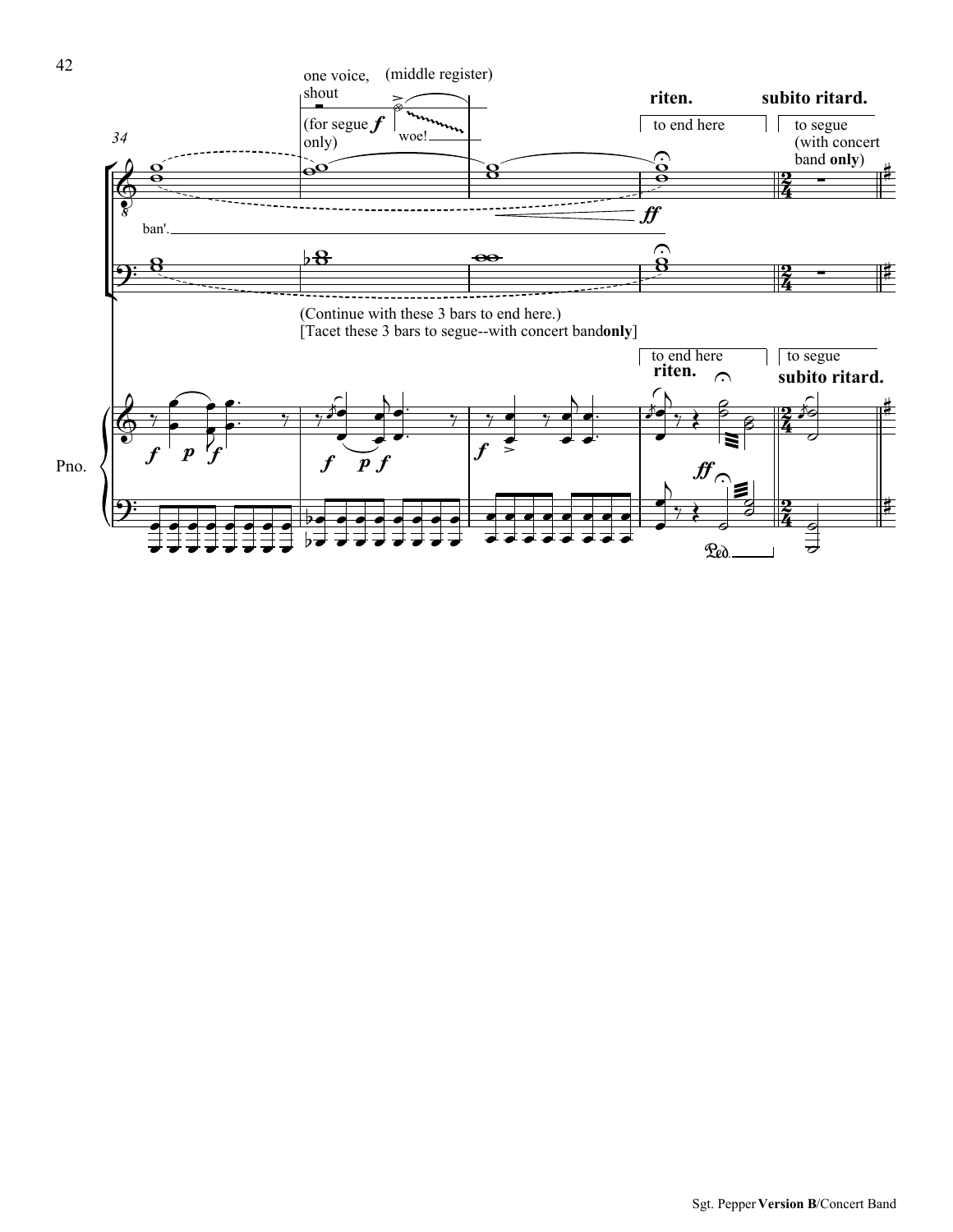![](_page_43_Figure_1.jpeg)

Sgt. Pepper **Version B**/Concert Band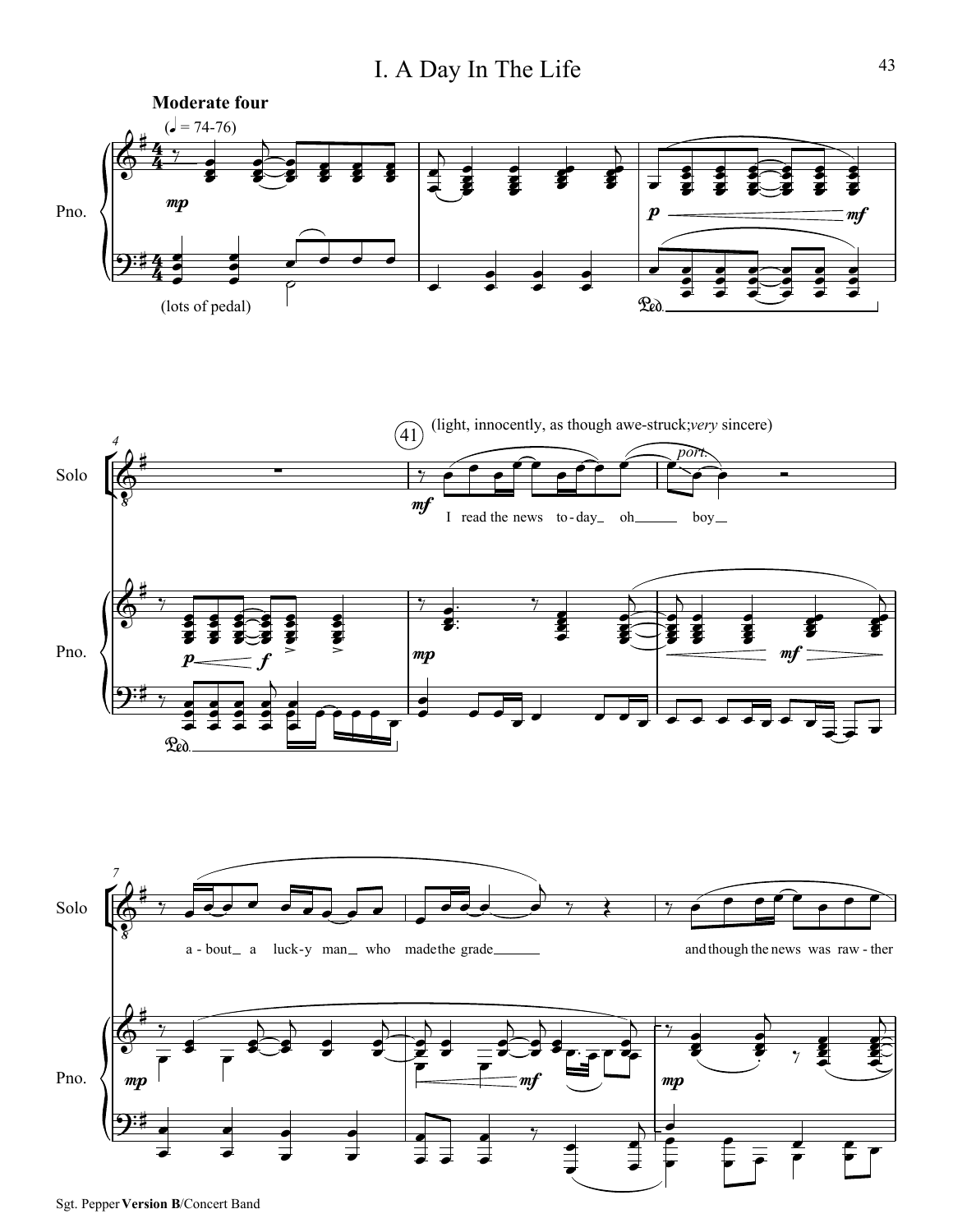![](_page_44_Figure_0.jpeg)

![](_page_44_Figure_1.jpeg)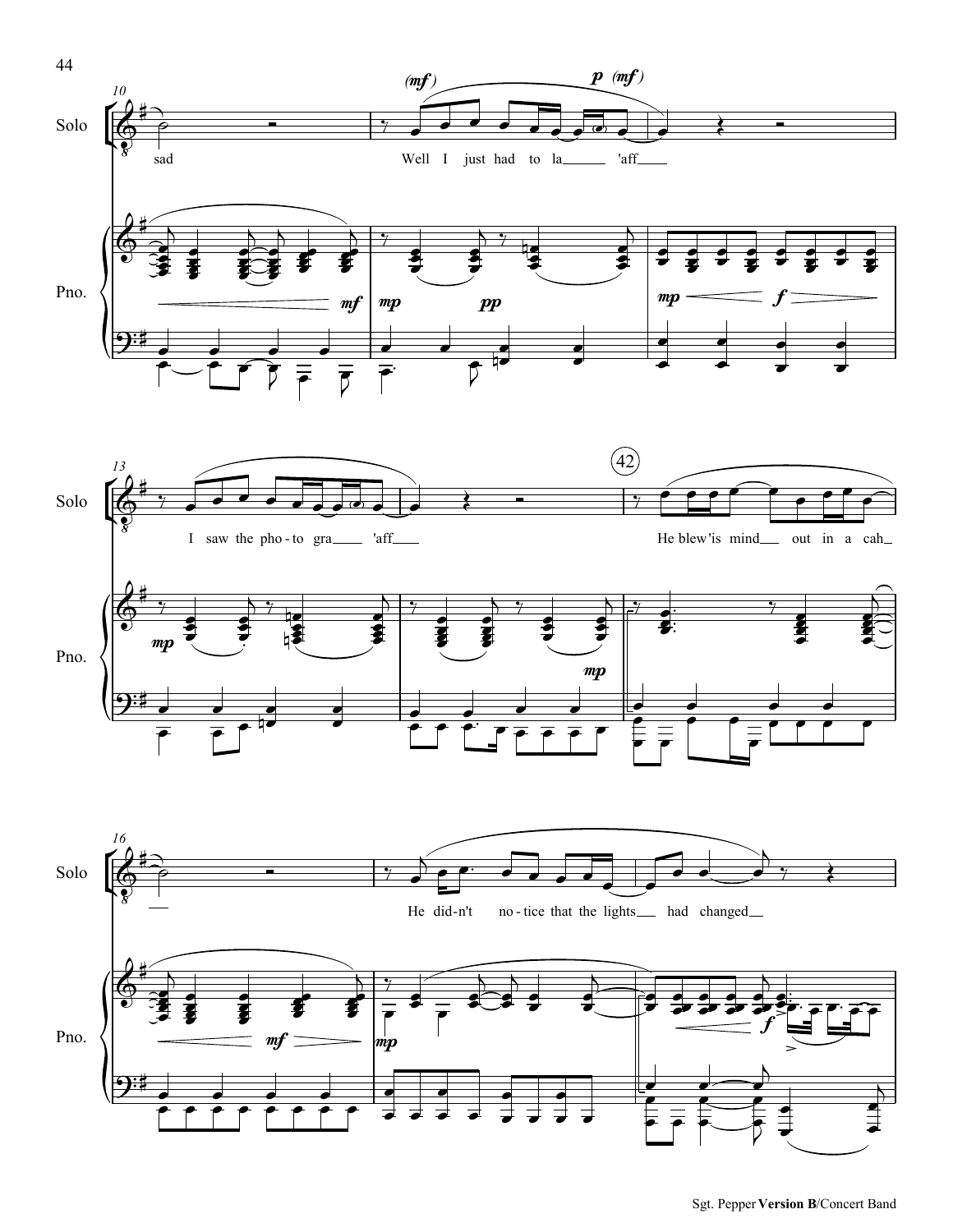![](_page_45_Figure_0.jpeg)

![](_page_45_Figure_1.jpeg)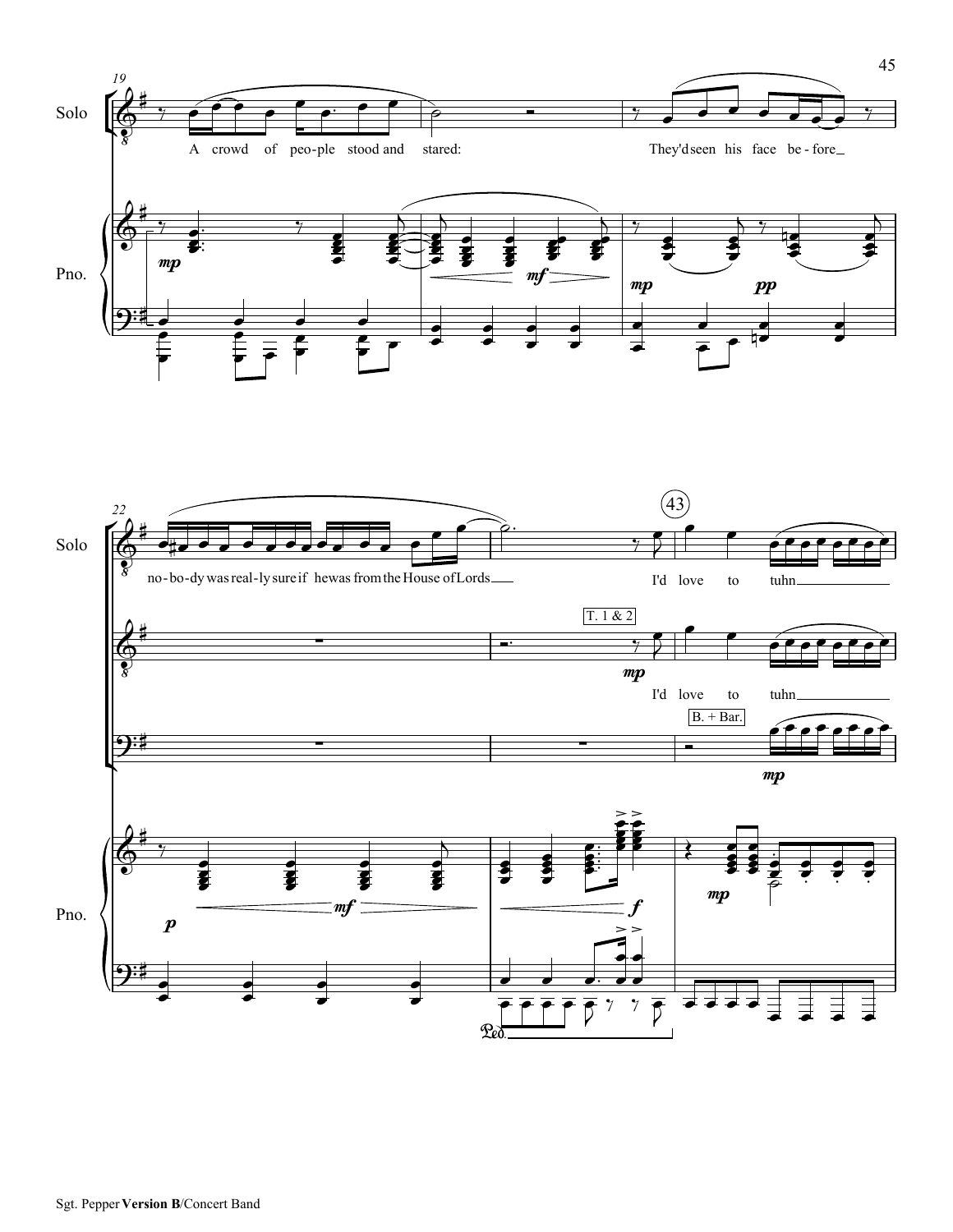![](_page_46_Figure_0.jpeg)

![](_page_46_Figure_1.jpeg)

![](_page_46_Figure_2.jpeg)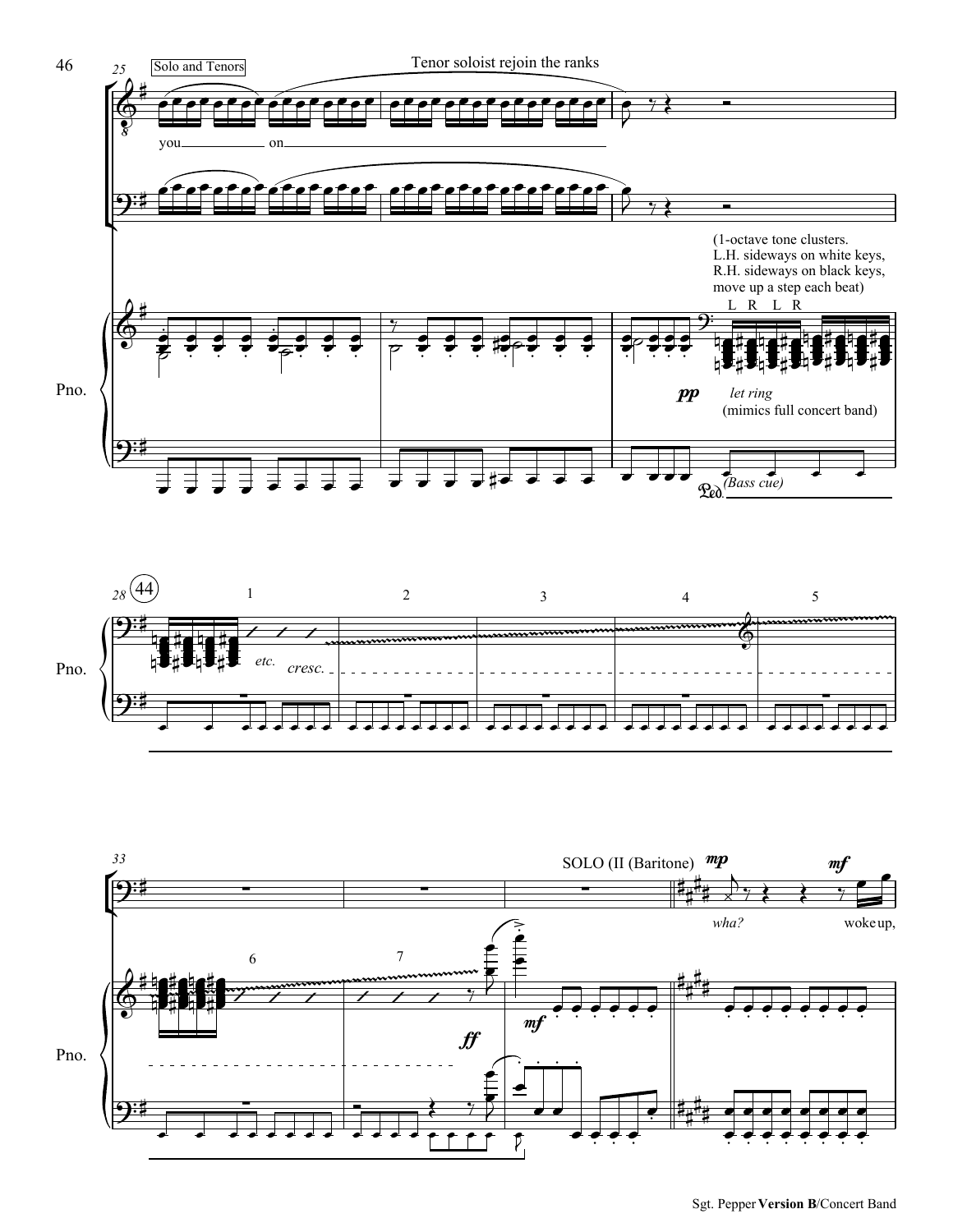![](_page_47_Figure_0.jpeg)

Sgt. Pepper **Version B**/Concert Band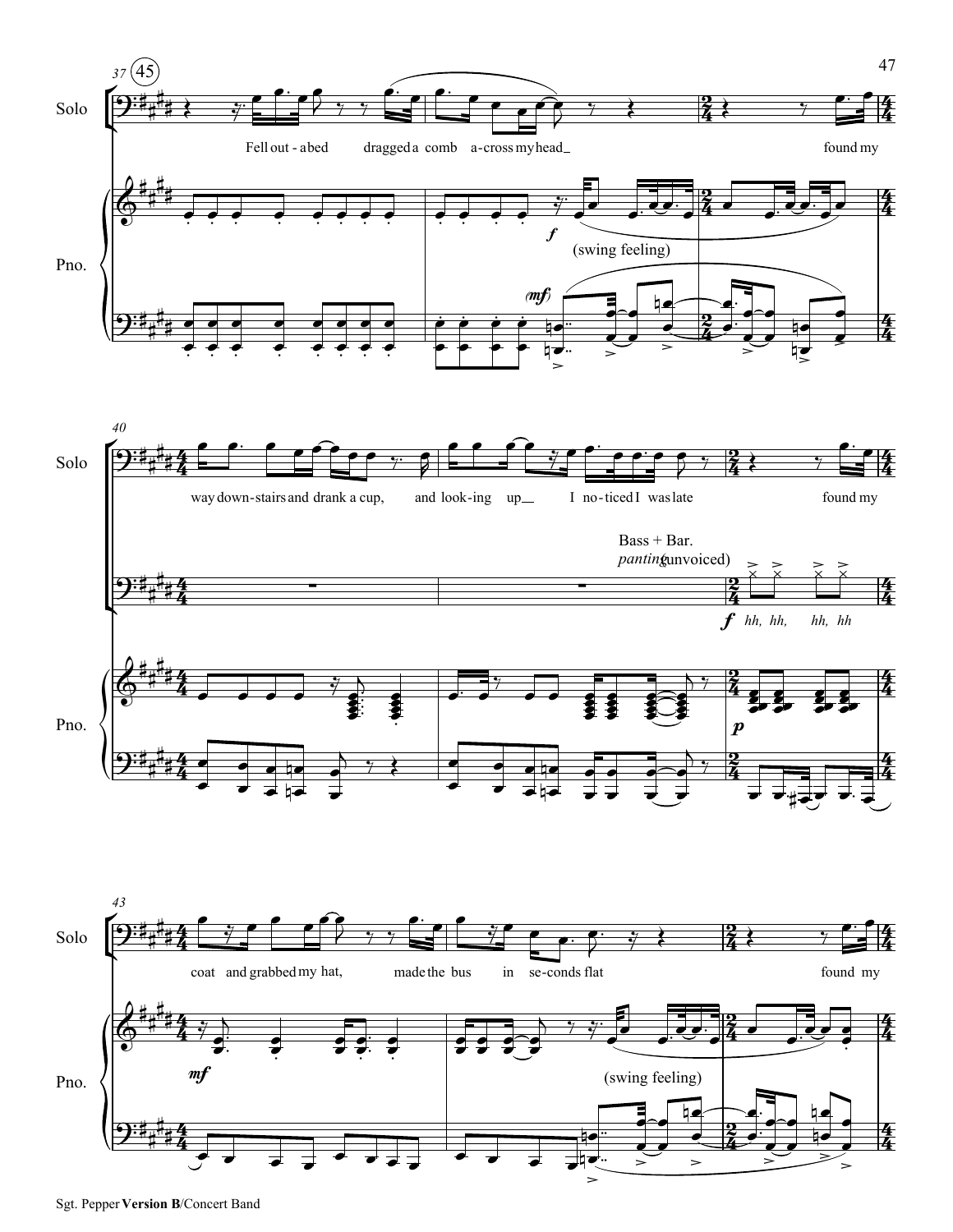![](_page_48_Figure_0.jpeg)

![](_page_48_Figure_1.jpeg)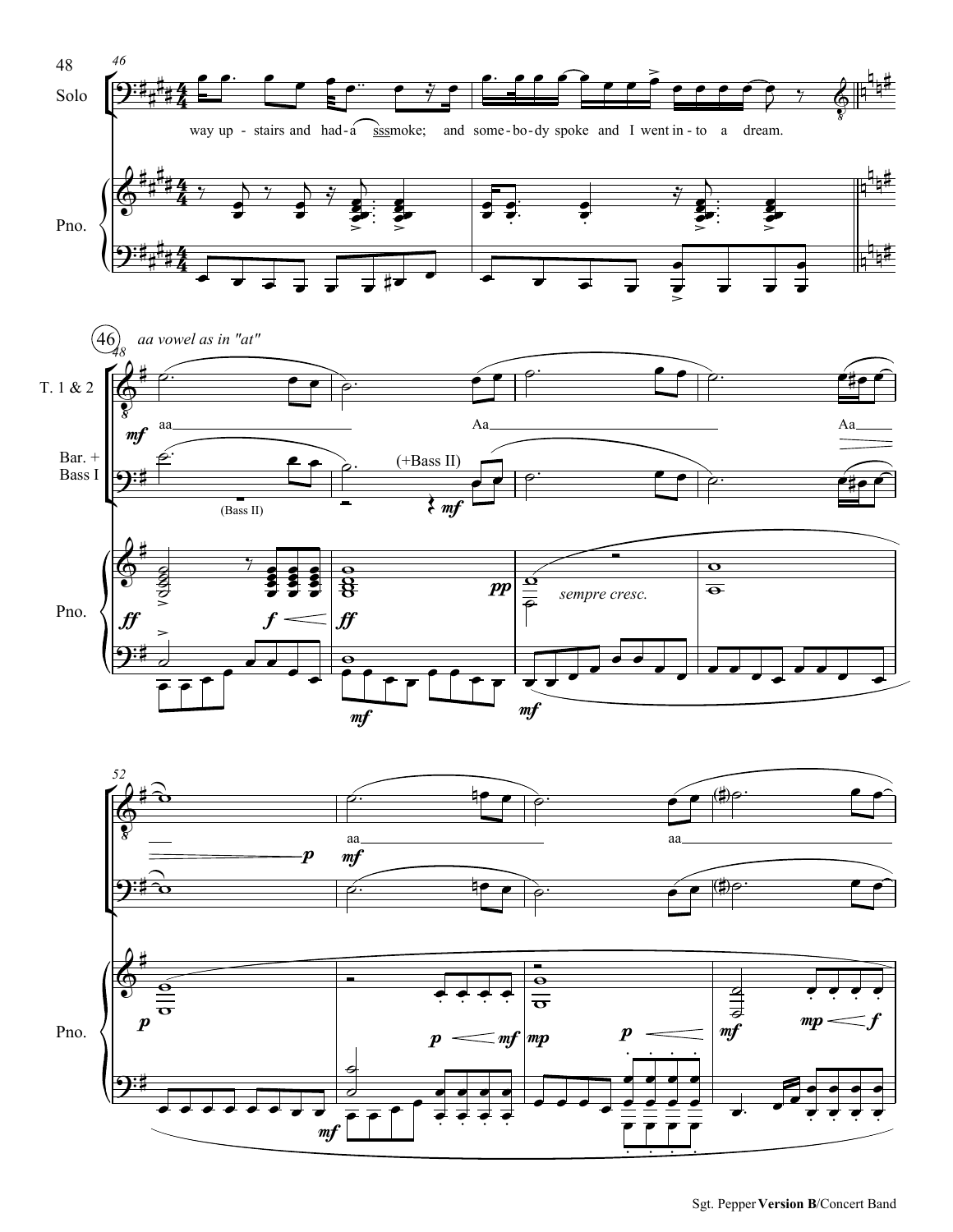![](_page_49_Figure_0.jpeg)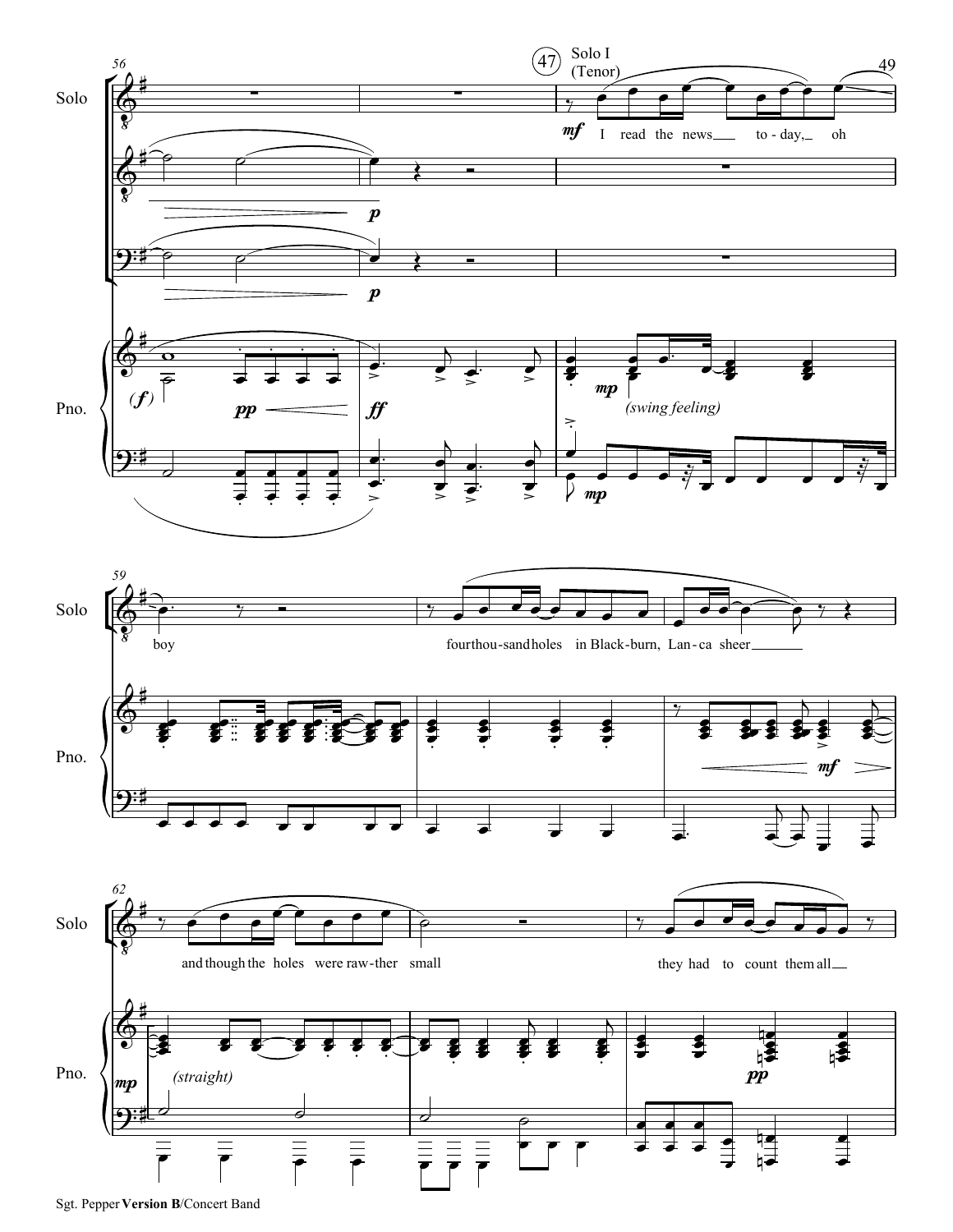![](_page_50_Figure_0.jpeg)

![](_page_50_Figure_1.jpeg)